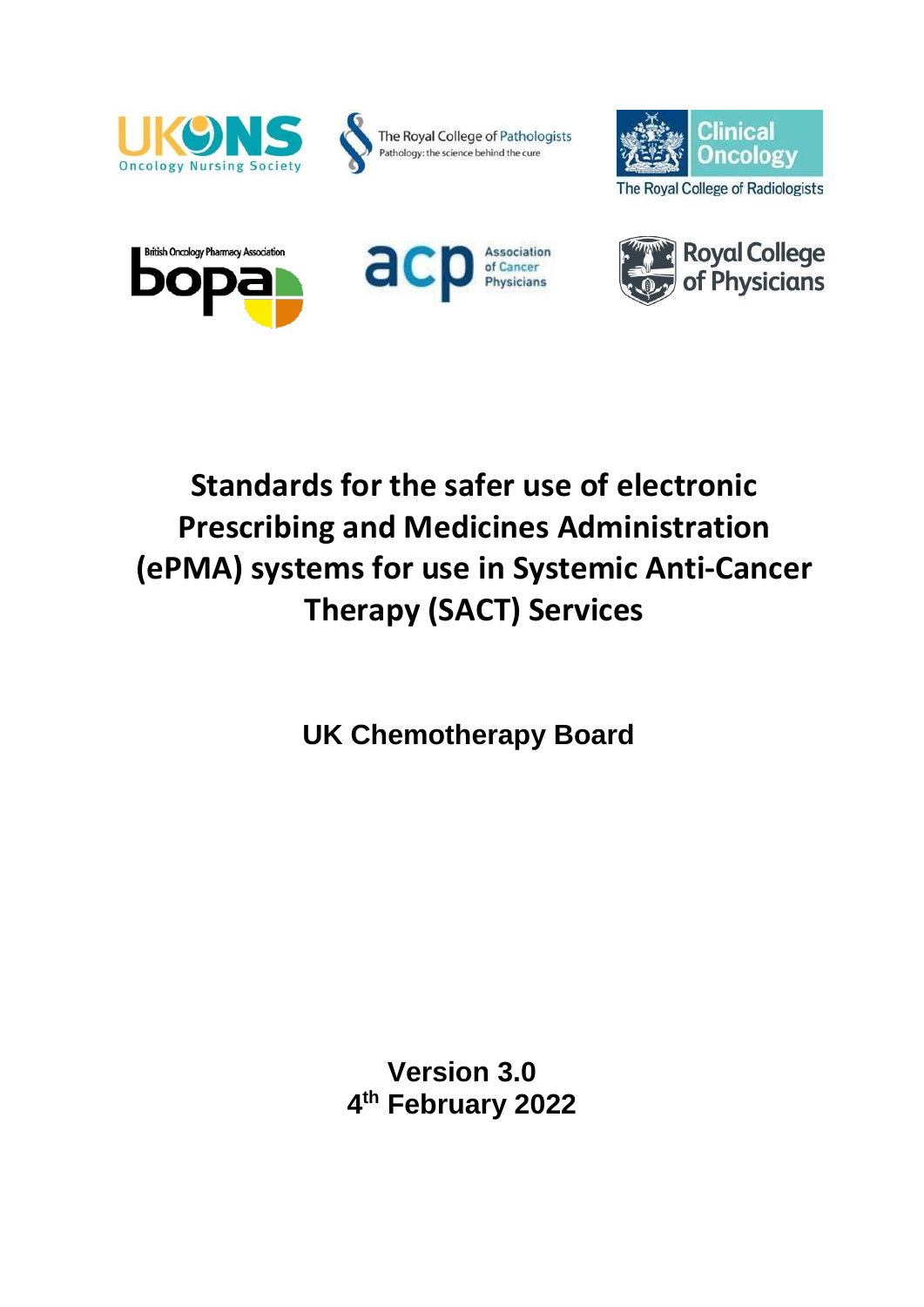# **Contents**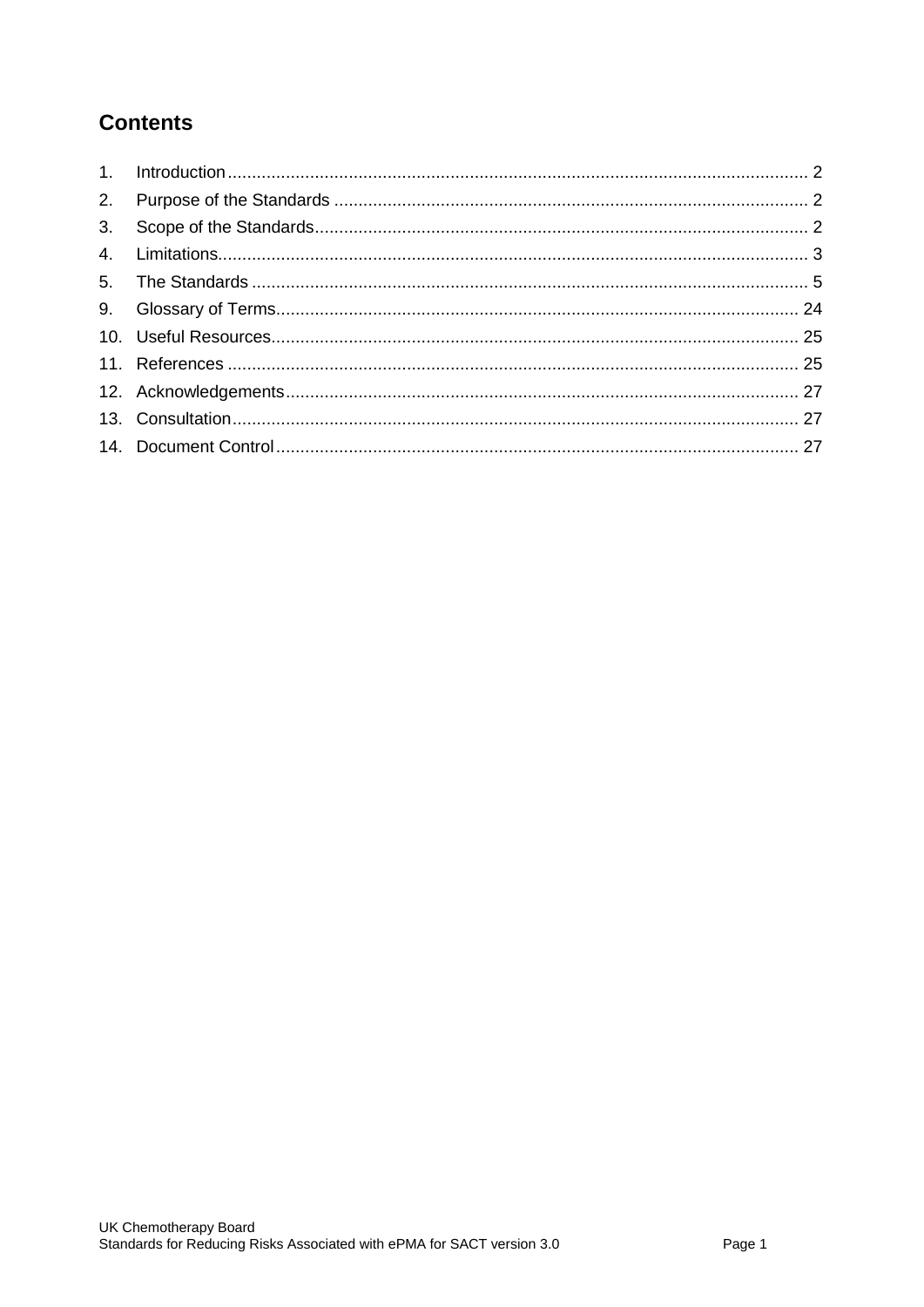# <span id="page-2-0"></span>**1. Introduction**

1.1.The main purpose of this document is to improve safety to patients and maintain consistency throughout the UK. The document was first published by the British Oncology Pharmacy Association (BOPA) in 2015 and updated in 2019. The current version has been extensively reviewed by representatives of the whole oncology workforce in the UK to reflect the multidisciplinary use of this document (see sections 12,13 and 14). The UK Chemotherapy Board is now the formal owner and has the responsibility to maintain and update this document.

# <span id="page-2-1"></span>**2. Purpose of the Standards**

- 2.1.This document outlines steps that are considered to be best practice for utilisation of electronic Prescribing (eP) and electronic Prescribing and Medicines Administration systems (ePMA) systems for systemic anti-cancer therapy (SACT). Note: For this document it shall be referred to as ePMA but this includes eP systems.
- 2.2.The recommendations set out in these standards are intended to guide users in the different stages of the operation of ePMA systems including the set-up, validation, prescribing, clinical verification, ordering/ preparation and administration of SACT.
- 2.3.Although ePMA systems are known to improve the safety of SACT prescribing their introduction does not eliminate prescribing errors and may introduce their own specific risks.
- 2.4.In recognising that there are a number of different manufacturers of ePMA systems, these standards aim to make generic recommendations that are universal.
- 2.5.Within England, NHS England in its service specification for provision of SACT services<sup>1</sup> requires all SACT to be prescribed using an ePMA system.
- 2.6.Within Wales, the health boards are moving towards mandating all SACT being prescribed using an ePMA system.
- 2.7.Within Scotland the CEL 30 currently recommends use of an ePMA system or a standardised SACT prescription<sup>2</sup>.

# <span id="page-2-2"></span>**3. Scope of the Standards**

- 3.1.This document provides the minimum expectation for electronic prescribing of SACT. It brings together established practice and presents it in the form of standards. It does not describe any novel clinical practice.
- 3.2.The guidance applies to the electronic prescribing of chemotherapy and other SACT (e.g. monoclonal antibodies, oral therapies and other novel systemic therapies). It does not include hormones such as letrozole and goserelin.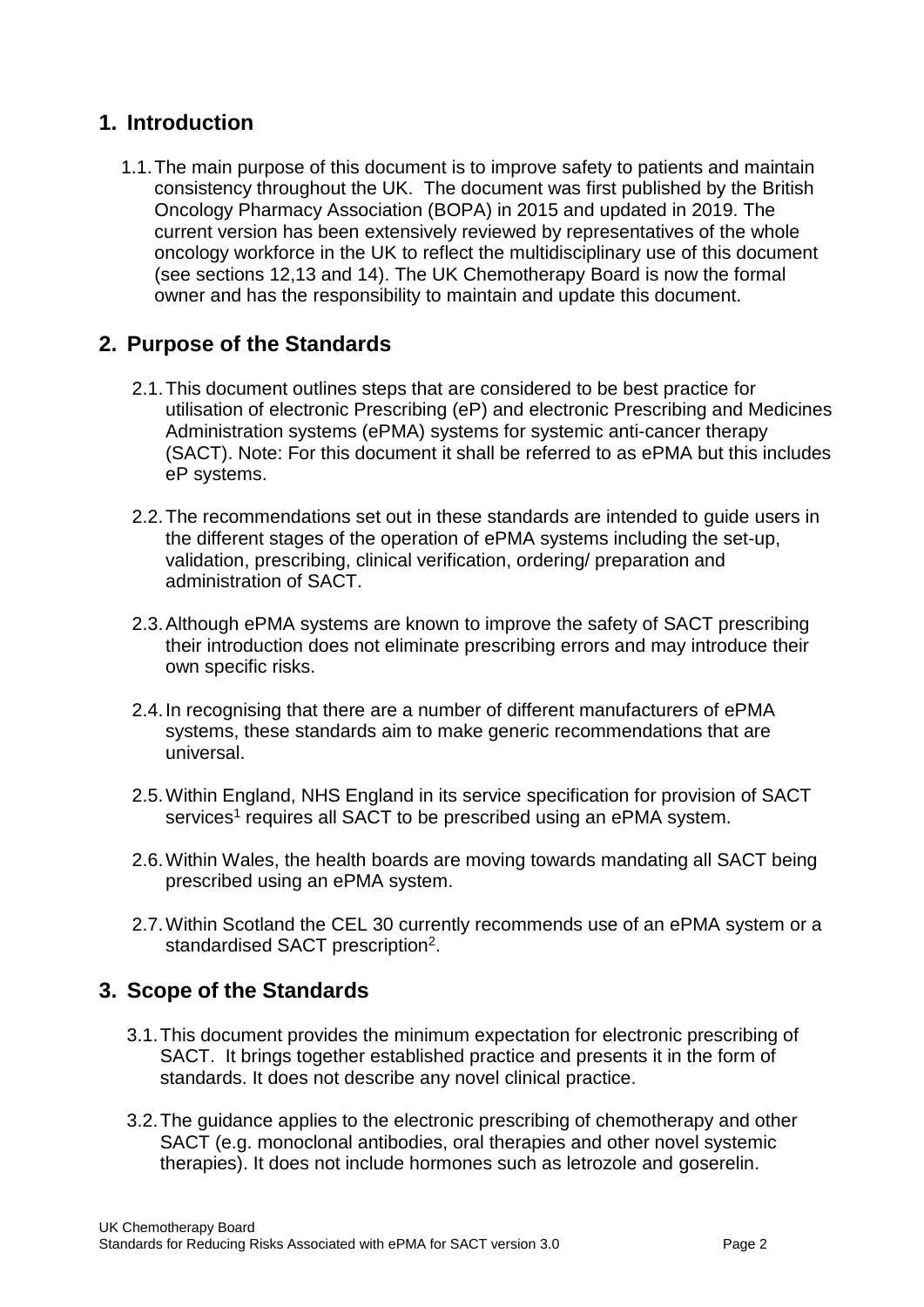- 3.3.For specific SACT where national guidance exists (e.g. intrathecal, advanced therapy medicinal products (ATMP), such as CAR-T therapy etc.) the requirements of the relevant national guidance must also be considered<sup>3</sup>.
- 3.4.The standards are generic and are applicable to all ePMA systems used to prescribe SACT, either as standalone SACT prescribing systems or wider ePMA systems (including those that are integrated in electronic health record (EHR) systems).
- 3.5.These standards should be used by all staff involved in the provision of SACT services when ePMA systems are implemented, updated or replaced.

# <span id="page-3-0"></span>**4. Limitations**

- 4.1.These standards are intended for guidance only and represent the **minimum** requirements for the safer use of SACT ePMA systems. Healthcare professionals must exercise professional judgement in assessing the service needs, with the functional capability of the ePMA system, to meet those needs.
- 4.2.Although generic, it is recognised that the availability of different systems may result in variation of how these standards are put into practice. In all cases professionals responsible for implementing SACT ePMA systems should use these standards in conjunction with training and documentation supplied by system providers.
- 4.3.These standards have made no recommendations on workforce requirements for implementation and ongoing maintenance of electronic SACT regimens. Each organisation should have investigated these requirements within a business case for electronic prescribing and regularly review these requirements.
- 4.4.These standards have not included a full review of the impact of linking (interfacing) the electronic prescribing system to other systems (e.g. pharmacy dispensing, manufacturing and stock control systems, EHR systems, pathology results, patient administration systems, bar code scanning, smart infusion devices and other ePMA systems) and its effects on safety. It is important that the risks and potential inefficacy associated with using unlinked software systems are addressed by the organisation and a full risk assessment incorporating a failure modes evaluation and criticality assessment is recommended at all stages and periodically reviewed.
- 4.5.These standards do not cover aspects such as insurance, server reliability or similar issues which IT departments consider when tendering for an electronic system.
- 4.6.These standards do not cover the training required to obtain a level of competence within a clinical role. This will be at national or organisational level and set at each organisation separately. (e.g. BOPA Cancer Pharmacy Education and Training Standards<sup>4</sup>).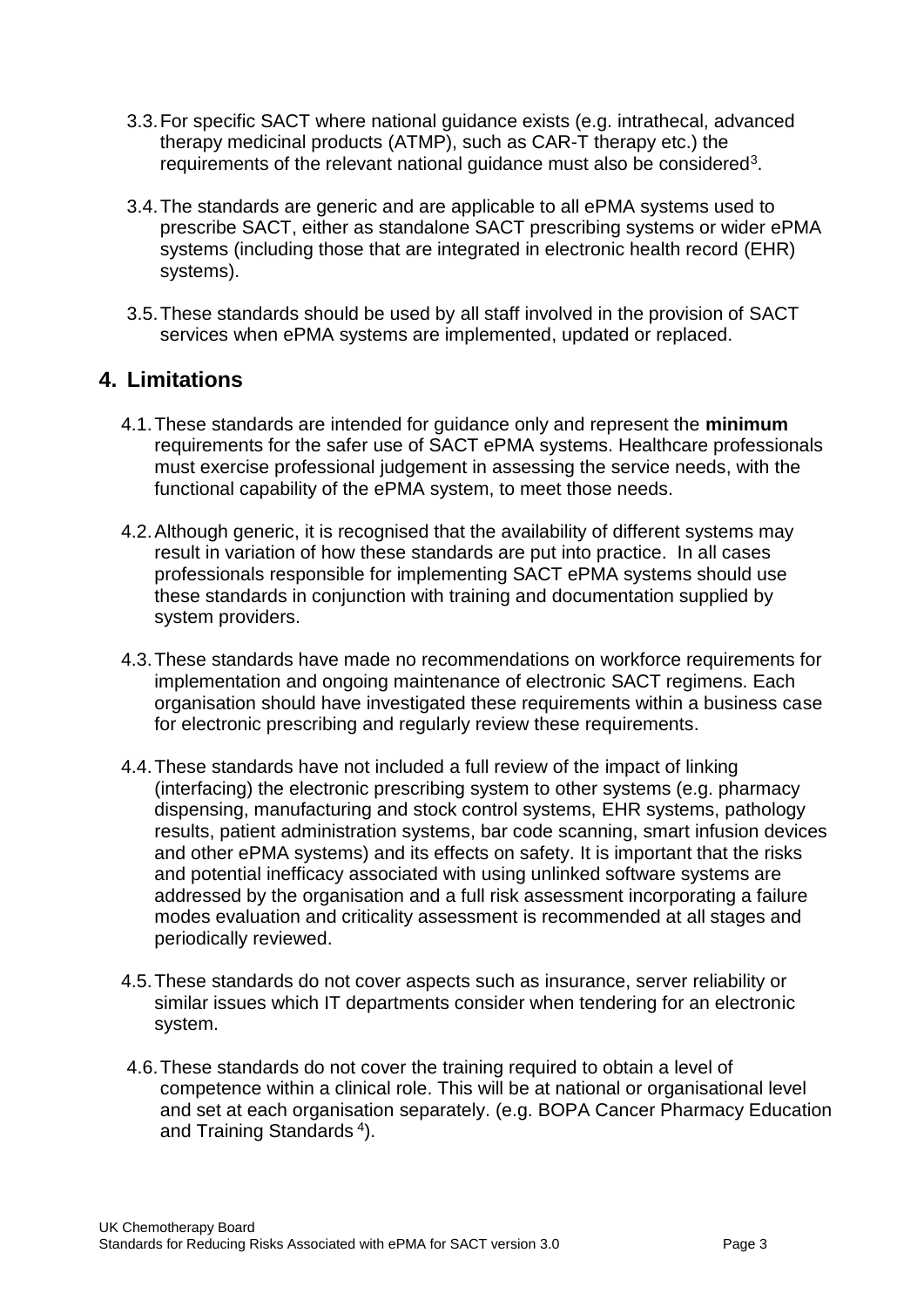- 4.7.Within England, the standards set out in DCB0160<sup>5</sup> should be followed. This NHS Digital standard provides a set of requirements suitably structured to promote and ensure the effective application of clinical risk management by those health organisations that are responsible for the deployment, use, maintenance or decommissioning of Health IT Systems within the health and care environment.
- 4.8. Within England, the NHS Digital standards set out in DCB0129<sup>6</sup> should be followed. This standard provides a set of requirements suitably structured to promote and ensure the effective application of clinical risk management by those organisations that are responsible for the development and maintenance of Health IT Systems for use within the health and care environment.
- 4.9.From 2021, ePMA systems fall into the Medical Device Regulations 2002 (UK MDR 2002) that classify an ePMA system as a medical device. Suppliers should ensure that their product is appropriately registered with the Medicines and Healthcare products Regulatory Agency (MHRA) and has the appropriate CE mark or UKCA mark. Purchasers should ensure that the product they have/are purchasing has the appropriate CE mark or UKCA mark. CE marks will continue to be recognised in Great Britain until 30<sup>th</sup> June 2023.<sup>7</sup>
- 4.10. Under the terms of the Northern Ireland Protocol, the rules for placing medical devices on the Northern Ireland market differ from those applicable to Great Britain (England, Wales and Scotland). From 2021 EU Medical Device Regulations (2017/745) will apply in Northern Ireland. There is a requirement, in most cases, to register devices with the MHRA and have a UK Responsible Person if the manufacturer is based outside the UK. Although the UKCA mark is available for use in Great Britain, a CE mark is needed for devices placed on the Northern Ireland market and EU rules need to be met. Further information can be found on the Gov.uk website: Regulating medical devices in the UK - GOV.UK (www.gov.uk)
- 4.11. Where an ePMA system is part of a system that falls under Annex 11: Computerised Systems of the European Guidelines for Good Manufacturing Practice (GMP)<sup>8</sup>, then the worksheet, labelling and compounding functionality should be validated to those standards and the prescribing functionality also needs to be included in the Validation Master Plan for that system.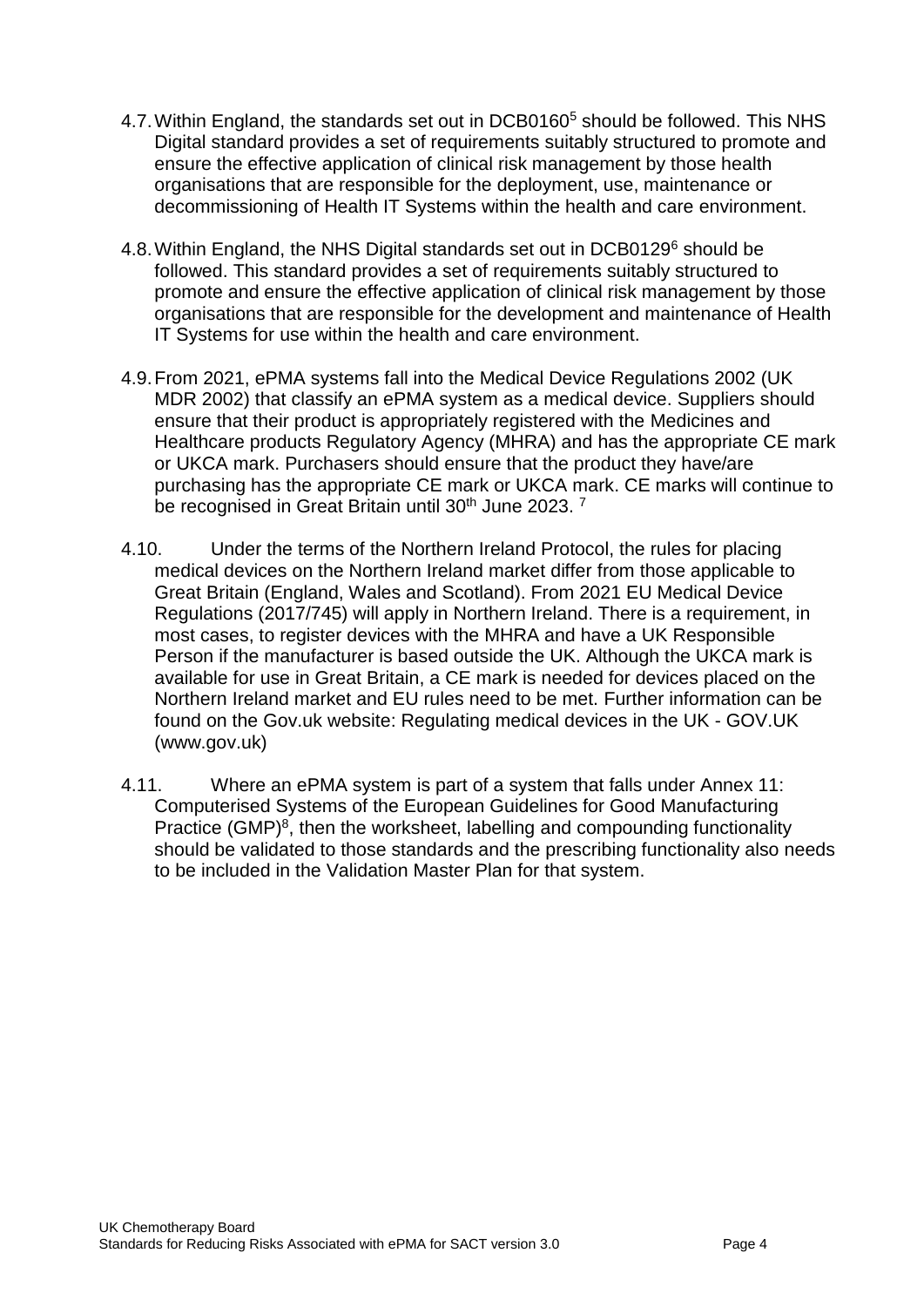# <span id="page-5-0"></span>**5. The Standards**

## 5.1.**General**

- 5.1.1. An electronic system for the prescribing of all SACT in the treatment of cancer patients within the UK will be in place within the organisation (exception where non electronic prescriptions are a part of the organisations business continuity plan (BCP)). See section 7 for further details.
- 5.1.2. There will be a robust BCP in place in the event of a system failure (See section 7 for further details on these standards).
- 5.1.3. Where 'an audit trail' is stated within this document, the minimum required specification for the audit trail is: time and date stamp, user name, action and reason. The use of ambiguous reasons like 'clinical decision' or 'other' will be avoided. Where these are necessary, accompanying free text will be present. This will be freely available to view within the organisation and does not require a 3<sup>rd</sup> party to supply (may be limited to particular users within the organisation).

## 5.2.**Training**

- 5.2.1. All personnel operating SACT ePMA systems are appropriately trained in the relevant task(s) required of their specific role (e.g. set-up, validation, prescribing, verification, administration) and their training records retained by the organisation for 6 years after the employee leaves<sup>9</sup>. Roles and responsibilities of all staff groups will be clearly defined and documented.
- 5.2.2. Training will involve demonstrations of different types of prescriptions that may be encountered in various scenarios (for example dose reductions and how these are applied). Practising with realistic patient scenarios will provide the best preparation prior to use of a live system<sup>10</sup>.
- 5.2.3. Effective mechanisms are implemented to segregate test data used in training and live data.
- 5.2.4. Retraining takes place at suitable intervals according to local requirements (e.g following extended leave) and as appropriate following system upgrades.
- 5.2.5. Additional training for relevant personnel is undertaken when a new risk identifies training issues.
- 5.2.6. Systems are put in place to ensure trainees who are granted security access during training are unable to act as a final signatory for a designated task until formally signed off as competent.
- 5.2.7. All training records are up to date and maintained regularly.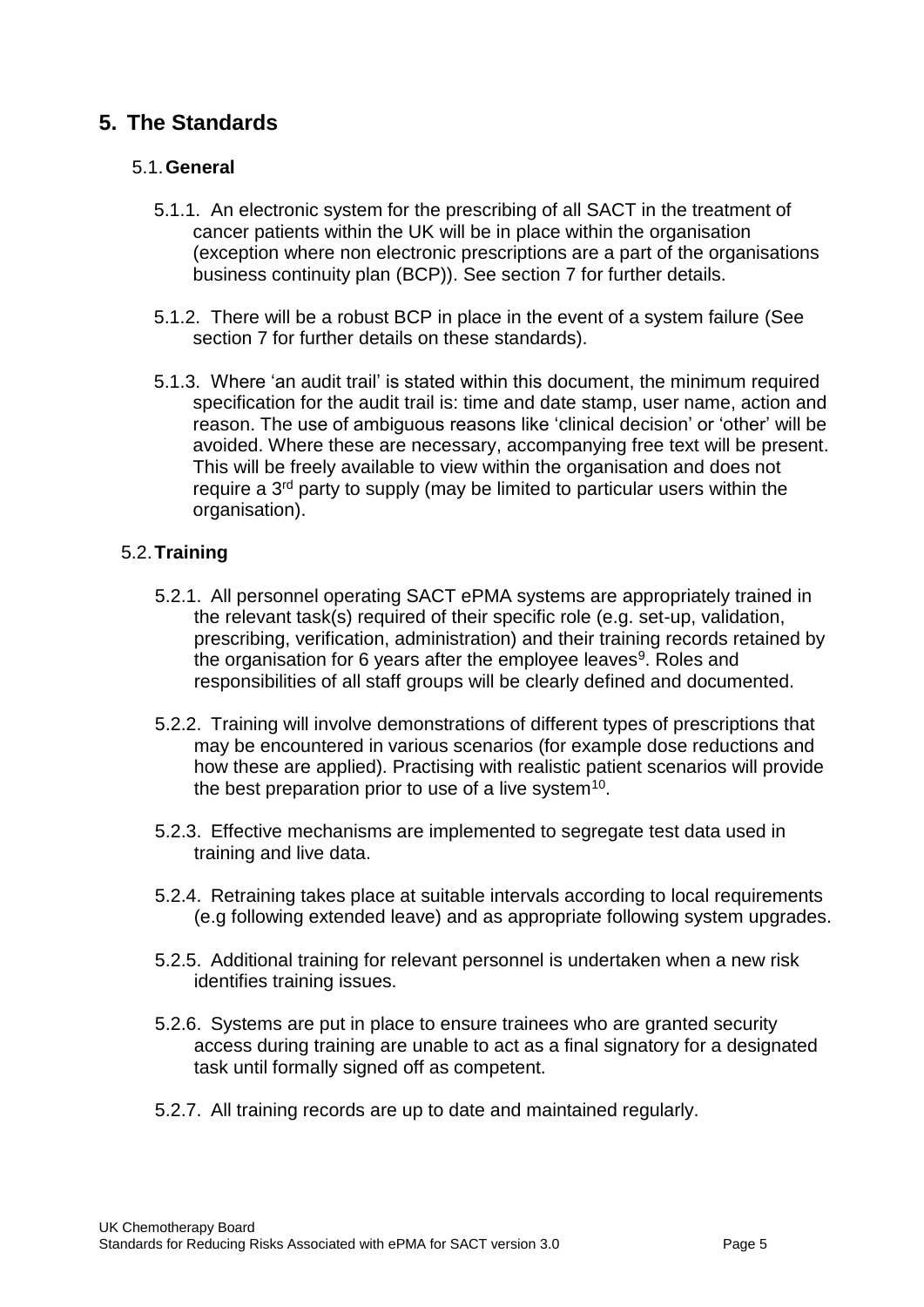- 5.2.8. Additional training for specific SACT/processes are in place where relevant. i.e. intrathecal, CAR-T, GCP. This training is linked to the process within the ePMA system.
- 5.2.9. Where additional training is required for specific SACT/processes, it is recommended that the system can restrict certain processes to only those staff deemed competent. (e.g. only staff trained and competent can prescribe/verify/administer ATMPs/intrathecal etc. within their role).
- 5.2.10. Additional training for persons who set up and manage the system is in place. i.e. Building protocols, drug file maintenance, dose banding tables, checking of protocol templates etc.
- 5.2.11. Where additional training is required for persons who set up and manage the system, the system will restrict these processes to only those staff deemed competent. (e.g. only staff trained and competent can carry out drug file maintenance, change / build dose banding tables, check protocol templates etc. within their role).

## 5.3.**Set-Up**

## 5.3.1. **General Set-Up**

- 5.3.1.1. The set-up of a regimen in the ePMA system will follow the relevant organisational or clinical trial protocol for each specific regimen. It is strongly recommended that SACT protocols are written and approved by an organisational governance process before building in the ePMA system to reduce risk. In the case of exceptional circumstances please see section 5.4.4.2. For guidance on what should be included in a SACT protocol See 'BOPA Guidance on the contents of a SACT protocol' Published April 2020<sup>11</sup>.
- 5.3.1.2. The written SACT protocol document will be available at the point of prescribing, clinical checking and administration. This may be on the ePMA system (e.g. pdf attachment) or an alternative place (intranet/internet) but it will be easily accessible for staff treating the patient.
- 5.3.1.3. Security access enabling personnel to set-up or build SACT regimen templates on ePMA systems will only be granted to approved staff who have undertaken the appropriate training and demonstrated competence.
- 5.3.1.4. Security access enabling personnel to modify SACT regimen templates already validated on ePMA systems will only be granted to approved staff who have undertaken the appropriate training and demonstrated competence.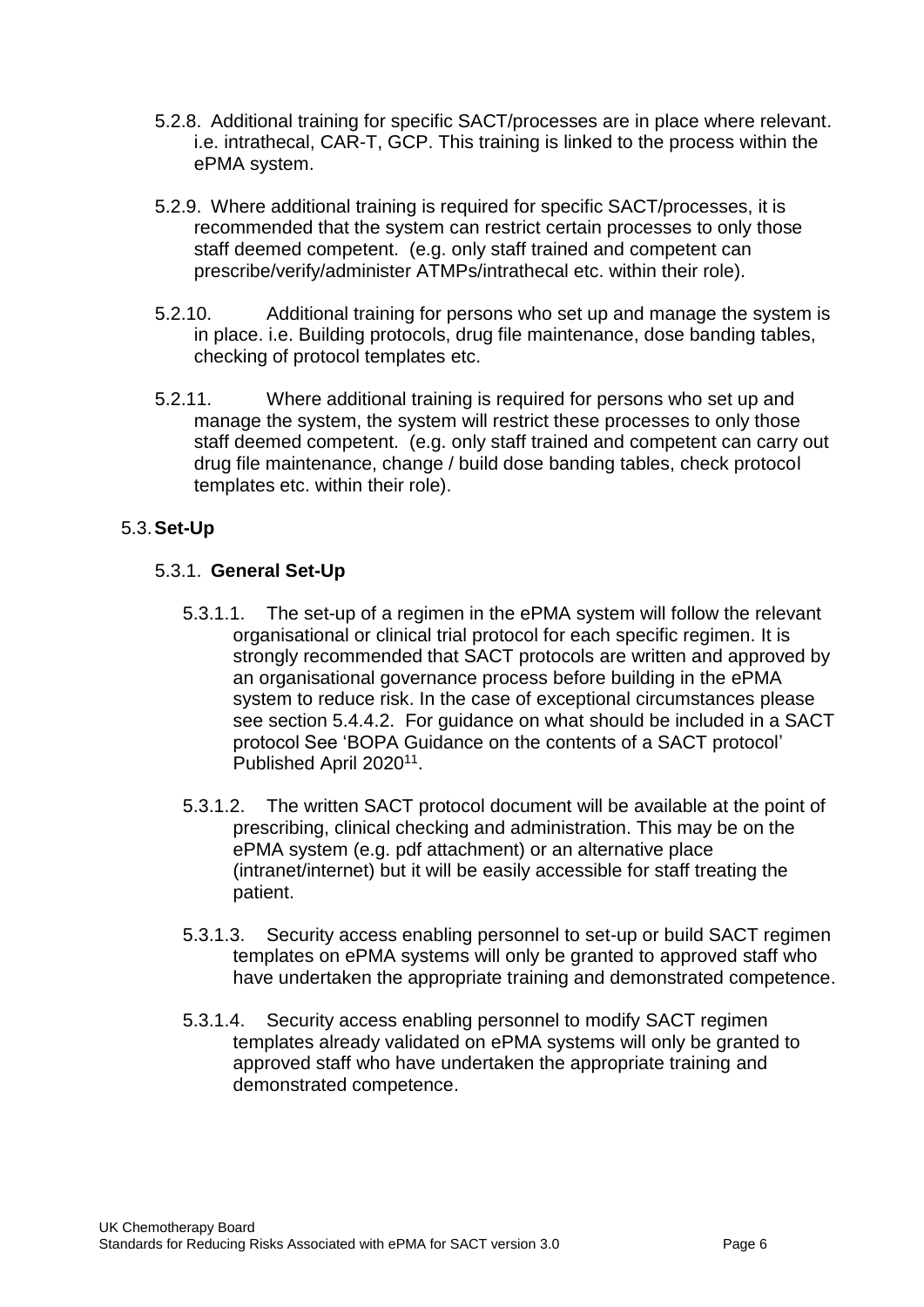- 5.3.1.5. Set-up of treatment regimen templates in SACT ePMA systems will be performed by approved staff familiar with SACT and trained to a suitable level within the organisation and have demonstrated competence.
- 5.3.1.6. For ePMA systems that are working as a standalone system (e.g. no / limited integration with existing hospital pathology results, patient administration systems), further process safeguards and risk assessments need to be put in place to reduce the risk of transcription errors, ensure traceability and timely flow of data from one system to another. E.g. Record of a double check of patient demographics/blood results if manually entered into system.
- 5.3.1.7. For ePMA systems that have an integration for pathology results there will be a process for how ePMA manages occasions where lab results are marked as error in the parent system and how this information filters to the ePMA system.
- 5.3.1.8. Where ePMA systems have drug interactions checking set up, the system will allow users to add any UK licensed medicine and ideally any medicine (with dm+d code/description). In all cases, prescribers and checkers of SACT will be mindful of potential interacting medicines that are not in the ePMA system (e.g. separate prescribing on inpatient drug chart, GP). This will be covered in system training. Where interaction checking is set up, the organisation will be mindful of alert fatigue and assess the level of alerts to flag.
- 5.3.1.9. The implementation phase will include a process mapping exercise to understand the needs of the implementing site. This will inform the Standard Operating Procedures (SOPs) and procedures for using the system within that specific healthcare environment and will be used to help with training. It will also help users to understand the way the system is configured and how other users in different roles will use the system. This process will include the review of configurable options of the system to ensure all settings are confirmed as appropriate for local practice. This will form part of the safety case development in England as per DCB160 (See section 6).
- 5.3.1.10. A nationally recognised drug code (e.g. dm+d in NHS) for each drug will be used to ensure that drugs can be correctly identified when integrating with other systems, e.g. clinical decision support functions linked to other systems, such as allergy checking against information that feeds from the patient administration system (PAS) system. Consideration should be given to what level of dm+d is required depending on the integrations in place to ensure the correct product is identified where necessary across all the systems e.g. when a prescribing system is integrated with a compounding system
- 5.3.1.11. All supportive non SACT medicines are prescribed within the system to accompany the SACT prescribed (and not on paper).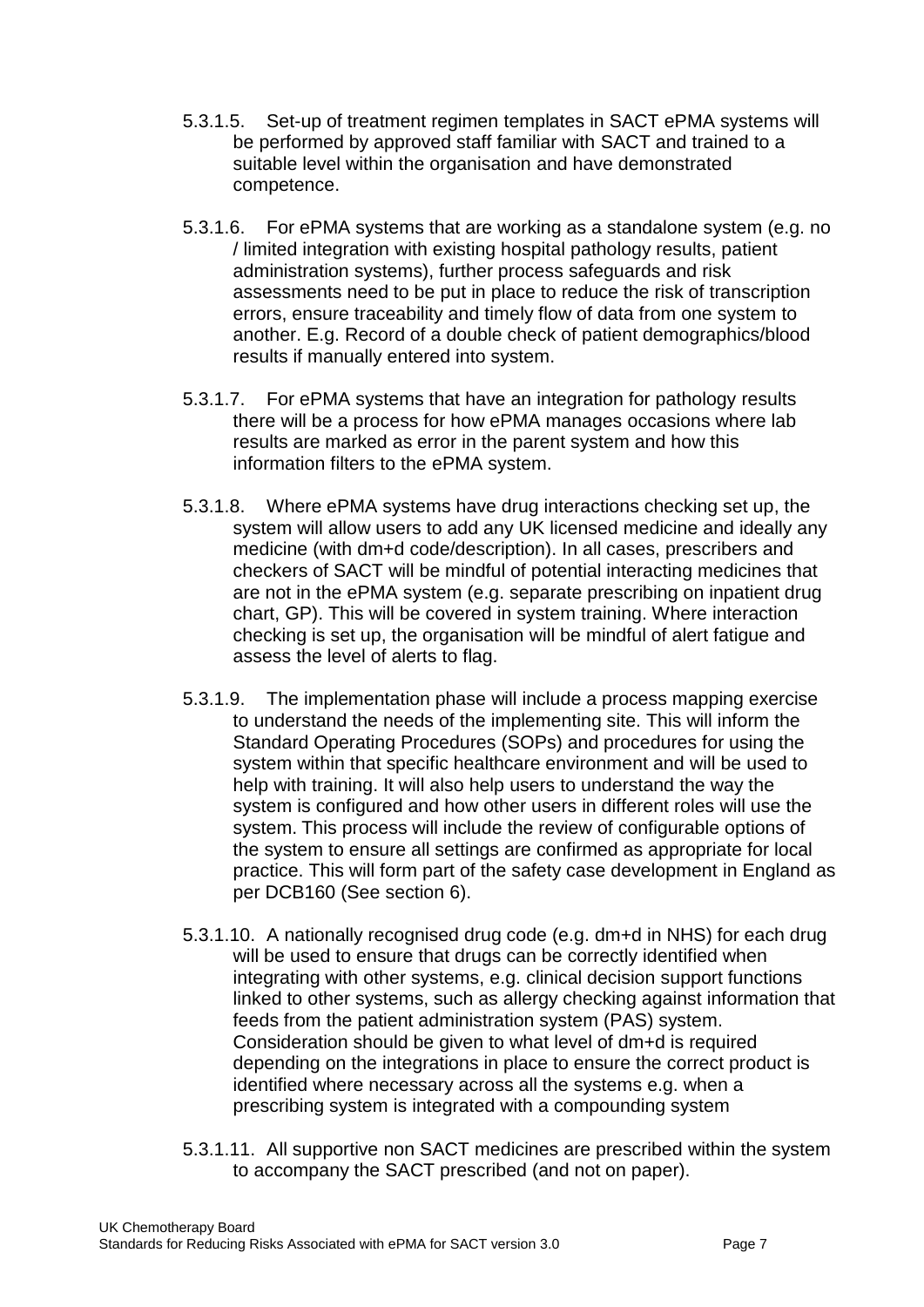- 5.3.1.12. All commonly prescribed supportive non-SACT drugs are built within the ePMA system with pre-defined doses, route, frequency etc. for a prescriber to add to a regimen when needed for a specific patient. This is to reduce the risk of selection errors when they are added to a patient's prescription by a prescriber. (e.g. metoclopramide PO 10mg TDS PRN). These need to be editable by the prescriber.
- 5.3.1.13. When setting up or modifying a commonly prescribed supportive non-SACT drug with pre-defined criteria, there will be a robust process in place to ensure that the information is checked and subsequently approved (by another appropriate person, or forced time lapse between the build and approval) before being able to be prescribed by the prescriber. There will be an audit trail of changes made.
- 5.3.1.14. There will be the ability to remove the option of prescribing a commonly prescribed supportive non-SACT drug with pre-defined criteria immediately (e.g. error, market withdrawal). There will be an audit trail of changes made.
- 5.3.1.15. There will be a mechanism to report on all instances where a commonly prescribed supportive non-SACT drug has been prescribed previously and where it is in active treatments.
- 5.3.1.16. Where ePMA systems are in use across several organisations (such as a Cancer Network) it is essential to check that the set up and configuration of the system is correct for each individual organisation. An example is pathology analysers for serum creatinine assay (either Enzymatic Jaffe setting) and subsequent Wright equations for CARBOplatin dosing. This will need to be reviewed when any changes in laboratory providers or processes occur.
- 5.3.1.17. It is recommended that during the build of a regimen, specific results or tests can be marked essential to proceed treatment. In doing so this restricts further progress of the prescription (such as administration or release) until the interface has returned in range results or this has been manually marked as received (with an audit trail in place) by a user who is authorised within the system to complete. This can be set up per protocol (only needed for first treatment), for each cycle or system wide. E.g. Dihydropyrimidine dehydrogenase (DPD) results before a regimen containing capecitabine, Hepatitis B testing before administration of immunosuppressive SACT<sup>12</sup>.
- 5.3.1.18. Where integration exists with pathology labs, it is recommended that the ePMA system has the functionality to set up ranges for critical tests (i.e. neutrophils, platelets etc.) used within SACT treatments. There will be the ability to modify ranges for each regimen and within each cycle within a regimen at the build stage. This will be subject to a robust process of checking and validating as well as an audit trail of changes and approvals within the system (see section 5.9).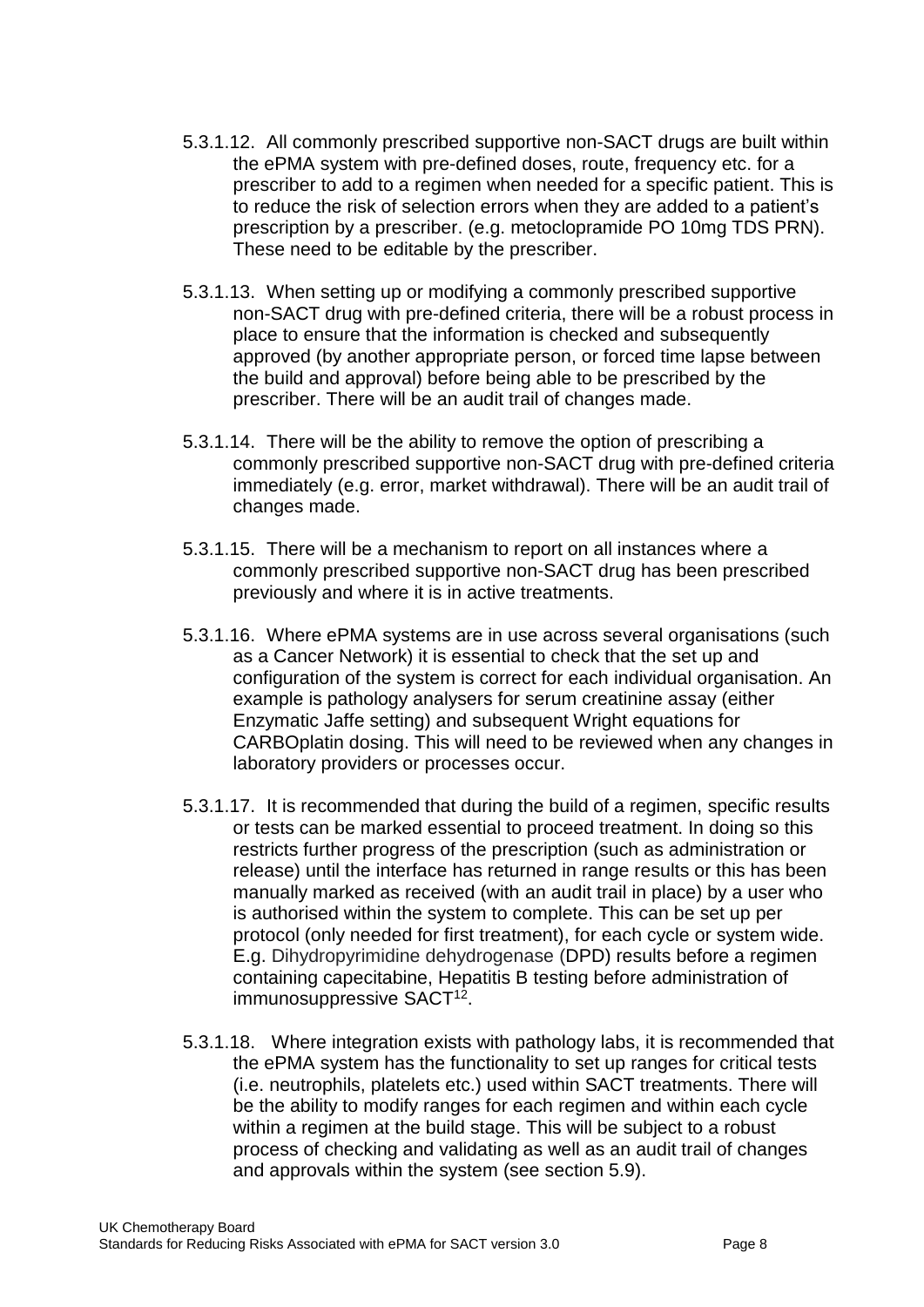- 5.3.1.19. The ePMA system will have the functionality to set up/build an appropriate validity period for which duration critical tests are acceptable as default. There will also be the ability to modify duration for each regimen and within each cycle within a regimen. This will be subject to a robust process of checking and validating as well as an audit trail of changes and approvals within the system (see section 5.9).
- 5.3.1.20. The ePMA system will have an appropriate version control audit log for the set up and validation of regimens/ drug files/ critical tests / worksheets / commonly prescribed non-SACT drugs / dose banding etc.
- 5.3.1.21. When using the system, if regimen selection is carried out after typing, there will be a minimum of five characters before results are shown to prevent incorrect selection of regimens.
- 5.3.1.22. All manually inputted patient data will be fully auditable. E.g. which user and date/time of input of weight.
- 5.3.1.23. The ePMA system will have the ability to retrospectively mark manually inputted data as an error. Where data inputted has been marked as an error in the ePMA system, the system will not allow this information to continue to be applied to a prescription, or a flag will be activated to clearly show that the source data is incorrect (e.g. where an incorrect Body Surface Area (BSA) has been entered, and later marked as error, the system will not retain future planned doses prescribed using this BSA and any calculations using incorrect data will be flagged). There will be a full audit trail.
- 5.3.1.24. Character field lengths within the ePMA system will not be restricted (i.e. users will not be forced to abbreviate names or clinical notes). Titles of regimens will be displayed in full. Care should be taken to not overcomplicate with longer than needed names.
- 5.3.1.25. The system will support reporting in a format that system managers can access. e.g. reports for English SACT dataset, Welsh SACT dataset, audit packages as stated within these standards.
- 5.3.1.26. The information standard 'DAPB4013 Medicine and Allergy/Intolerance Data Transfer<sup>13</sup>, effective from the 1<sup>st</sup> of October 2021, ensures that medication and allergy and/or intolerance data is transferred between systems and locations in a machine-readable format. This will be achieved using the UK version of FHIR (Fast Healthcare Interoperability Resource). The full conformance date is the 31st of March 2023.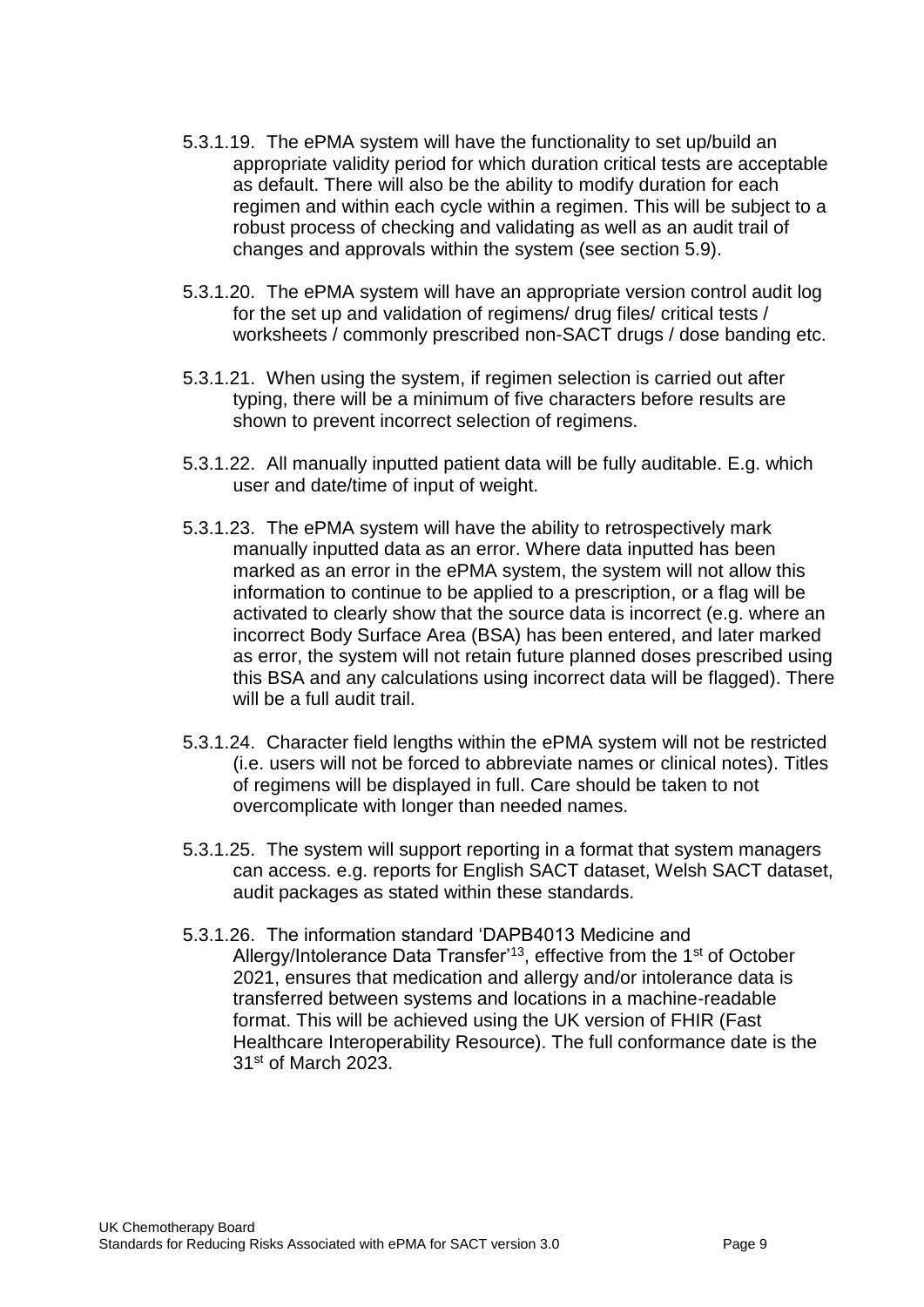## 5.3.2. **Nomenclature**

- 5.3.2.1. Naming of SACT drugs and regimens will be unambiguous. The naming will be applied to avoid confusion with other drugs or regimens (e.g. acronyms used with full names, inclusion of brand name with biological medicines<sup>14</sup>, use of Tall Man Lettering<sup>15,16,17</sup>, inclusion of frequency, usage of dm+d descriptions). E.g. EC 90 (epiRUBicin, cyclophosphamide) q21. Ideally, SACT protocol naming should be standardised across the UK.
- 5.3.2.2. It is recommended that Tall Man Lettering for SACT in the UK is consistent with the version published by BOPA.<sup>18</sup>
- 5.3.2.3. In all instances, the SACT regimen will be clearly identified with the name used by the organisation and in such a way as to avoid misinterpretation with similarly named regimens.
- 5.3.2.4. The brand name of any biological medicines included in the regimen will be clearly identifiable at the point of prescribing, supply, clinical checking and administration where this is clinically justified.
- 5.3.2.5. The brand name of any medicines that have biosimilars within the market which are included in the regimen will be clearly identifiable at the point of prescribing, supply, clinical checking and administration.
- 5.3.2.6. Regimens where alternative dosing, route of administration or administration schedules exist will be clearly identified to avoid selection error (e.g. Bleomycin, etoposide, CISplatin 3 Day (BEP 3) (three) Day vs Bleomycin, etoposide, CISplatin 5 Day (BEP 5) (five) Day).
- 5.3.2.7. For clinical trials the name of the trial will be clearly identifiable against the trial protocol as well as the specific trial arm and/or regimen name to which it applies. The documentation used for the trial set-up and validation will identify the protocol version used for set up, as well as documenting subsequent reviews of updated versions and their impact (if any) on the prescribing system.

#### 5.3.3. **Dosing**

- 5.3.3.1. Ensure the correct dosing schedule and dose calculation method are adopted (e.g. fixed dosing, body surface area (BSA), weight, GFR/AUC etc.).
- 5.3.3.2. The formula used for calculating the BSA (e.g. DuBois, Mosteller, Haycock, Boyd etc.) and GFR (Cockroft & Gault, Wright, etc.) will be appropriate for the organisation. If the ePMA system is used across several organisations (such as a network) this needs to be considered during implementation and ongoing maintenance.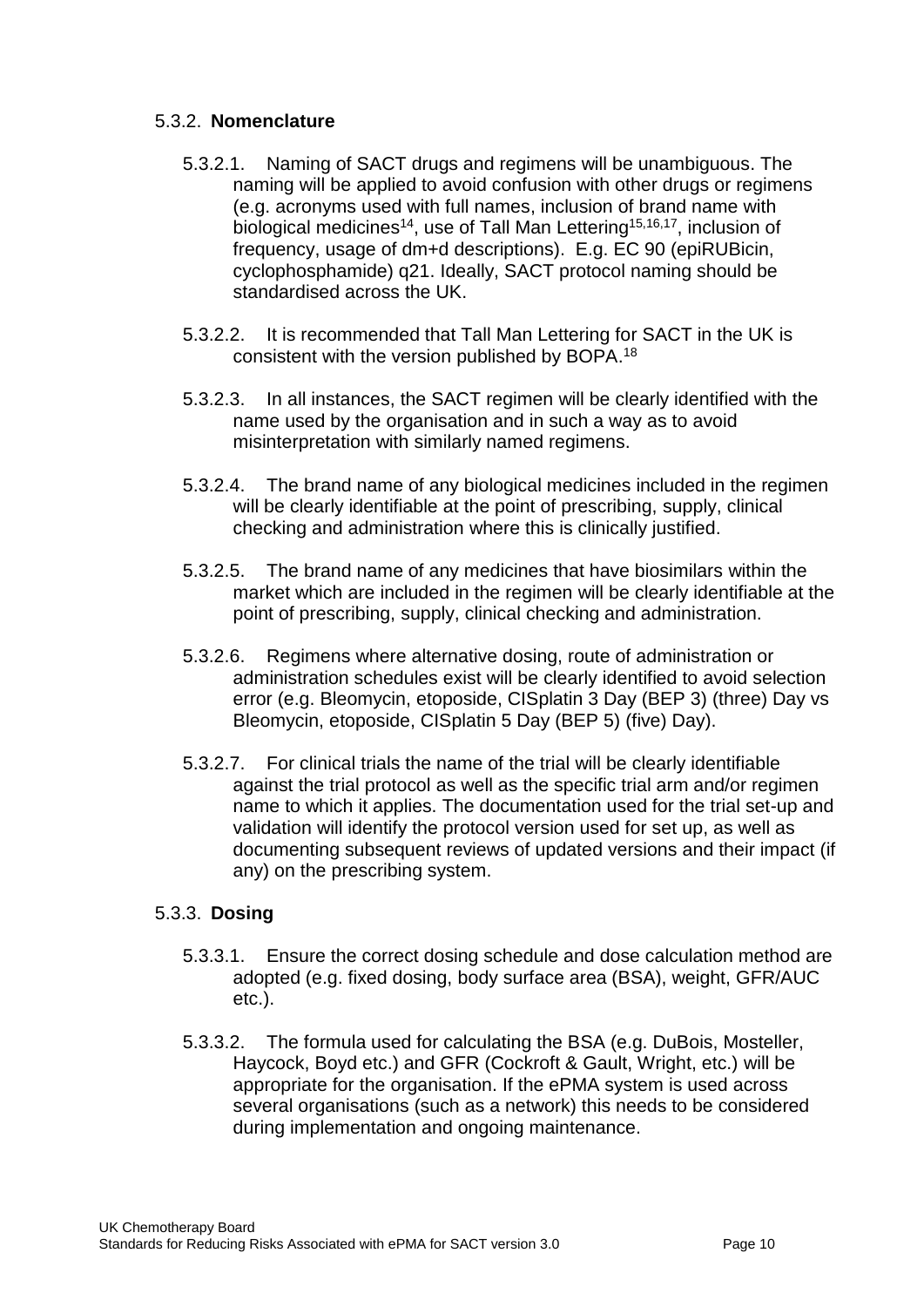- 5.3.3.3. Ideally the formulas used (Cockroft & Gault, Wright, DuBois, Mosteller, Haycock, Boyd etc.) should be standardised across the system within an organisation (or network).
- 5.3.3.4. Any variation in prescribed doses between cycles are clear and unambiguous, e.g. separate templates used – 8mg/kg vs 6mg/kg.
- 5.3.3.5. Standardised dose rounding (dose banding) or dose rounding is built within the ePMA system.
- 5.3.3.6. When building or modifying dose banding /rounding parameters, there will be a robust process in place to ensure that the information is checked for accuracy and independently approved (by another appropriate person) before being used within the system. There will be an audit trail of changes made.
- 5.3.3.7. Personnel involved with the set up of regimens will have access or clear visibility of dose banding or dose rounding rules and familiarise themselves with them.
- 5.3.3.8. There will be the ability to remove the option of dose banding /rounding parameters immediately for all patients, just new patients or both. There will be an audit trail of changes made. There will be a mechanism to report on all instances where this has been prescribed previously and where it is in active treatments.
- 5.3.3.9. Where applicable, maximum single and lifetime cumulative doses will be incorporated into the regimen or drug build. There will be a function to manually enter or import any doses received by a patient on other prescribing systems or another organisation. The system will be able to automatically calculate single and lifetime cumulative doses for a patient (including manually entered 'extra' doses). A warning will be automatically generated when cumulative doses will be breached at the point of prescribing which will require the prescriber to take action to acknowledge the warning before being able to continue. This will be audited within the system.
- 5.3.3.10. Ensure the correct route(s) of administration is applied according to the regimen protocol. There will be restriction in the ability to change the route of administration to only approved routes.
- 5.3.3.11. Run rates of infusions will be included on the SACT regimens within the system. Ideally this would be within the system but could be contained within the written protocol. It will be clear to the user how to administer the infusion. e.g. ritTUXimab, daratumumab. Nurses will have the ability to record modified run rates at the point of administration (e.g. where infusion has been prolonged).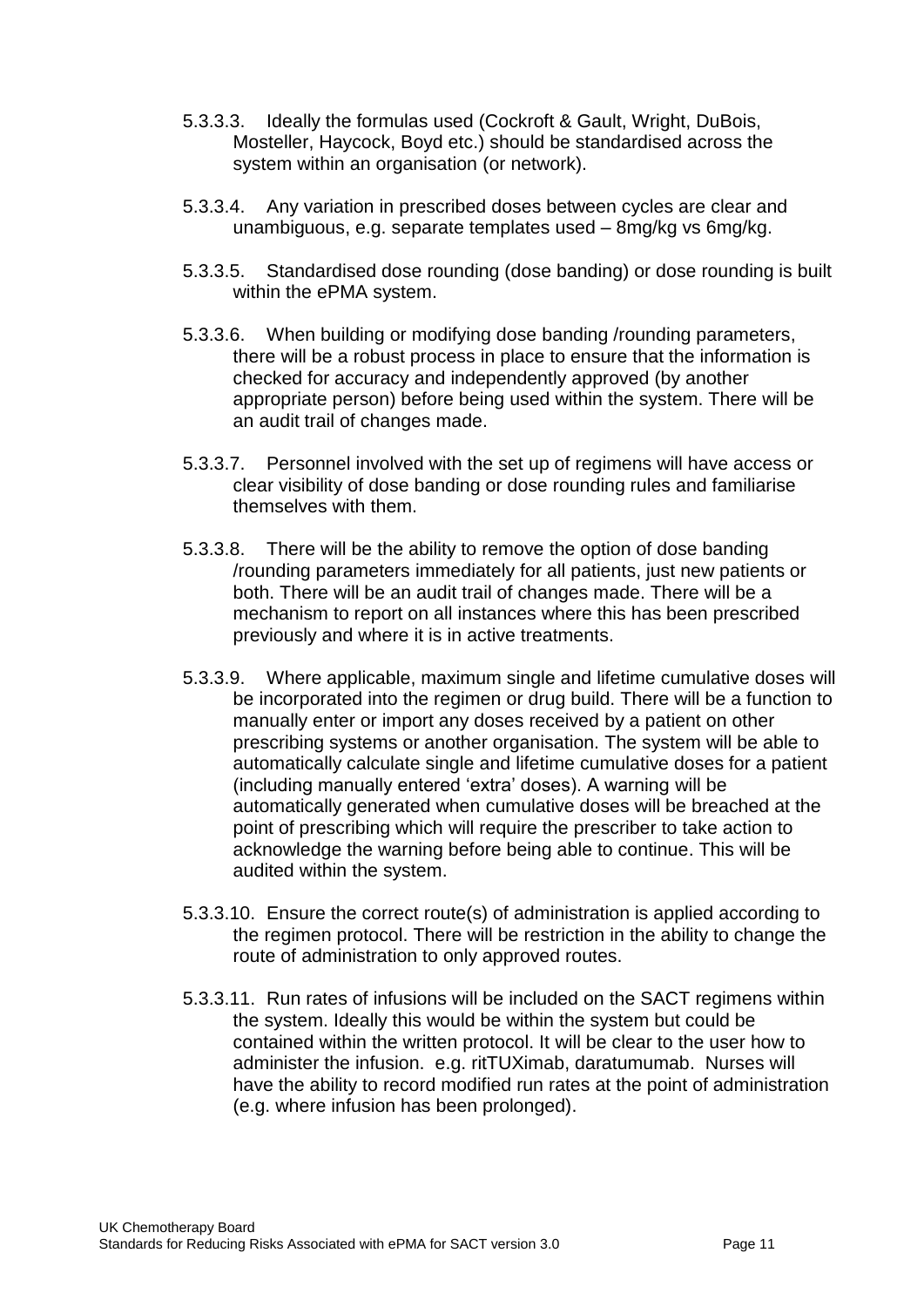## 5.3.4. **Schedule**

- 5.3.4.1. The correct dosing schedule is applied, particularly for multiple dosing days within a treatment cycle (e.g. PACLitaxel day 1,8,15 q21) or for treatments with alternating cycles (e.g. epiRUBicin cyclophosphamide (EC) 90 Dose Dense q14 then PACLitaxel Dose Dense q14).
- 5.3.4.2. Where there is more than one type of cycle, the protocol will be built within the system so as to not increase patient risk. E.g. For epiRUBicin cyclophosphamide (EC) - PACLitaxel best practice would be to have all cycles in one protocol. If a protocol is built over two regimens (e.g. epiRUBiubicin cyclophosphamide (EC) and a separate PACLitaxel) then there will be an organisational risk assessment and governance procedure in place to ensure users are aware of how this is set up within the organisation. It will be clear that another regimen is required to be prescribed to complete the protocol.
- 5.3.4.3. Regimens will be built so that all agents including supportive care and accompanying fluids are prescribed in the correct order of administration.
- 5.3.4.4. The correct cycle length is built into the system. The system will only allow changes to cycle length for a patient after an alert/prompt and acknowledgement from a user with sufficient permissions to be able to do this. This will be audited within the system including the reason.
- 5.3.4.5. The correct number of cycles is set: e.g. specific course length, until scheduled review or when clinically appropriate. The number of cycles will be set at regimen build/validation. Unlimited cycles will not be able to be prescribed where it is a defined course (adjuvant treatment) but will be able to be prescribed where the treatment is given to progression.

#### 5.3.5. **Diagnosis**

- 5.3.5.1. Ensure that appropriate linkages are made between diagnosis, intent and line of therapy with regimens thereby reducing the risk of selecting an inappropriate regimen when prescribing.
- 5.3.5.2. Where relevant, apply the correct diagnosis (ICD-10, ICD-O3, SNOMED CT codes) and relevant other codes to enable data collection (e.g. SACT dataset<sup>16</sup> England).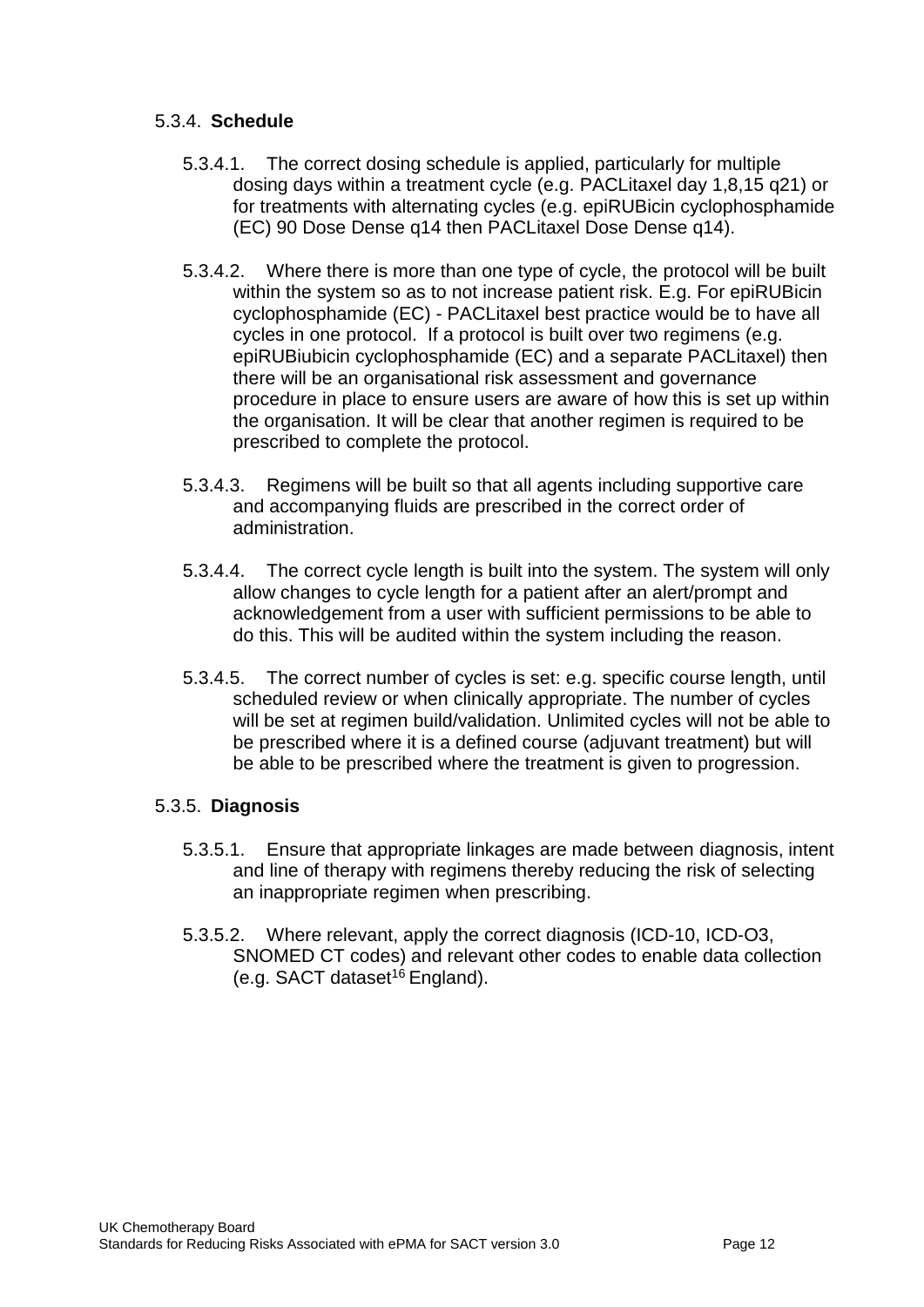## 5.4.**Validation**

5.4.1. A written, approved validation process will be in place that defines the processes involved and the personnel who are permitted to carry out the validation process within the organisation. This will be approved through appropriate organisational governance processes.

## 5.4.2. **User Acceptance Testing (UAT) of the system**

- 5.4.2.1. A test of the whole system needs to take place before go-live and at each system update before roll out. Pre go-live UAT and end user testing will be defined for a health organisation and relates to their specific configured workflow as defined in the process mapping documentation. These configurable options will have been identified and agreed before setting up, and reviewed against local settings.
- 5.4.2.2. Where systems have a test environment (which allows you to test the entire system before going live, including inputting of simulated 'test' patients) this will be utilised. It is recommended that several users (at least 3 to 4) from different multidisciplinary groups who use different parts of the system (and department areas if applicable) test the system in order to anticipate any potential issues.
- 5.4.2.3. There will be a pre-defined test script, with anticipated outcomes, which is followed for future updates (and updated to incorporate new features) to ensure there has been no loss of functionality.

## 5.4.3. **UAT of Regimens**

- 5.4.3.1. Each SACT regimen will be tested once it has been set up in the ePMA system by the organisation. This will be done by running a test prescription using a simulated 'test' patient to check the regimen has been correctly set up, technically, clinically, and that all the outputs are correct including any dose calculations. This will be carried out by a suitably trained person.
- 5.4.3.2. The degree of testing needs to be proportionate to the level of complexity of the regimen (e.g. testing calculations at extremes of BSA to ensure that limits are appropriately triggered, dose banding/rounding, critical tests, etc.).
- 5.4.3.3. Specific supporting validation paperwork specific to the ePMA system and the organisation will be used when testing each SACT regimen to ensure all relevant items are checked. The validation paperwork will contain sufficient information to provide an audit trail of the build and validation process, and be retained according to section 5.4.4.5.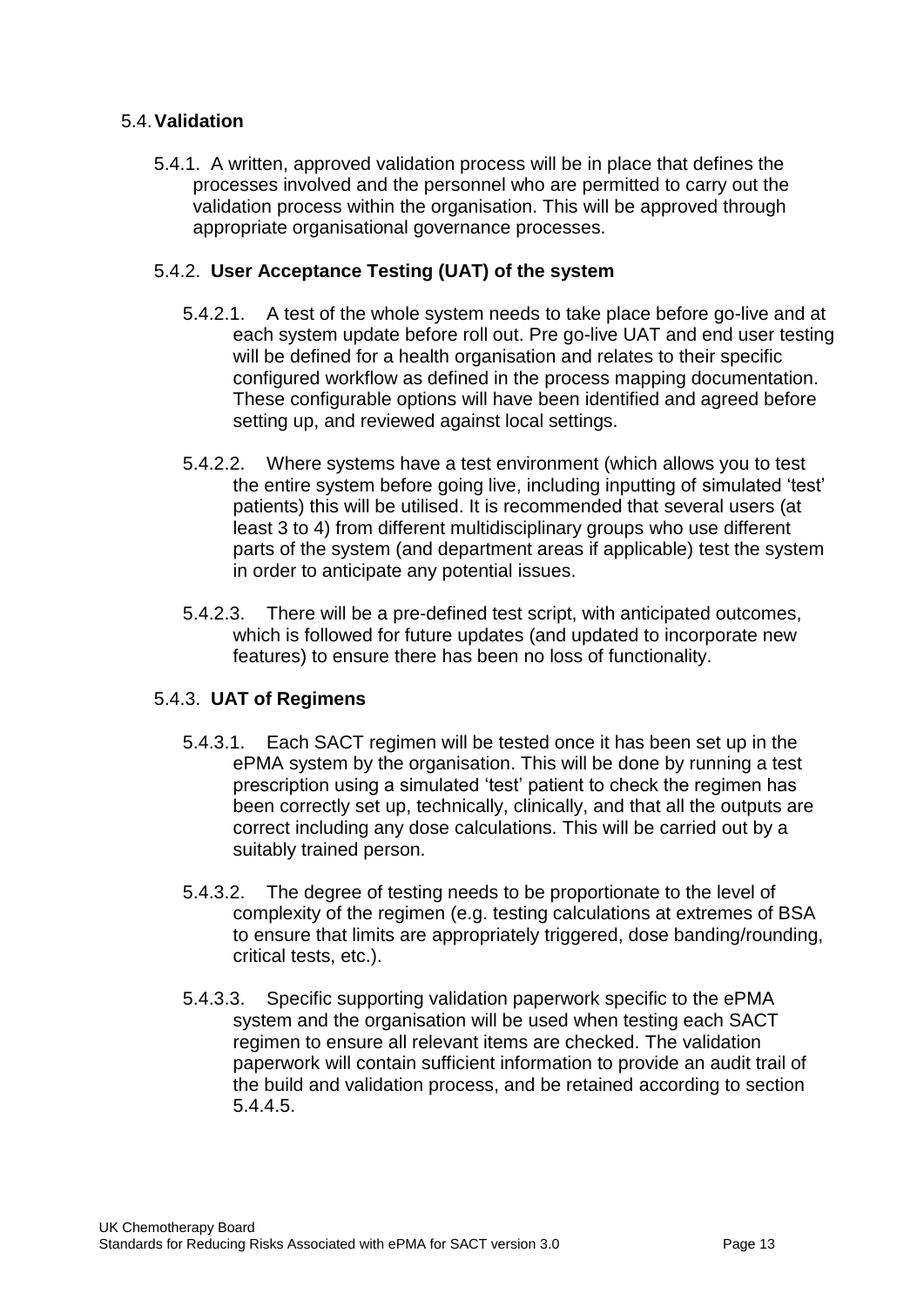## 5.4.4. **Regimens**

- 5.4.4.1. To validate a regimen in the system, where the written protocol has been approved by an appropriate consultant oncologist or haematologist specialising in the cancer site the regimen applies to, then the:
	- build /set up of the regimen will take place by a trained member of staff who has been assessed as competent
	- input and test prescription will be independently checked by a cancer pharmacist who has not built the regimen in the system.

This is to ensure all input and outputs are accurate according to the above recommendations and the relevant approved written protocol for the specific regimen. All clinical information entered into the electronic system will be on the previously approved written protocol.

- 5.4.4.2. Where a new protocol template is required in an emergency or as an individual patient request it is recommended that the full organisation governance process is followed (written and approved by an organisational governance process before building in the ePMA system). Where time constraints necessitate that this is not possible, and a delay will cause harm to the patient, a risk assessment will be carried out before building a regimen on the system without the relevant approved written protocol. Any occurrences of this will be reported at the organisation and monitored for trends.
- 5.4.4.3. A consultant cancer nurse or consultant cancer pharmacist may check the regimen set-up and/or test prescription in the system in place of a consultant oncologist or haematologist where this is considered appropriate. This is to be approved at organisation level through appropriate governance processes
- 5.4.4.4. A nurse specialist responsible for administering or supplying the relevant SACT regimen will also check the written SACT protocol **or** the regimen set-up / test prescription to ensure the administration details are clear and unambiguous.
- 5.4.4.5. A system of recording signatures verifying that the above validation steps (build, independent cancer pharmacist check, UAT of regimens.) have been completed by the appropriate personnel will be retained by the organisation for the time the software is in use plus 6 years<sup>9</sup>. It is recommended that current advice on retention of pharmacy records are consulted for the exact length of time that is required for prescriptions to be kept and this is applied to verifying records (e.g. ATMP records should be kept for minimum 30 years<sup>19</sup>). This recording of signatures will be electronically captured within the system and be fully auditable.
- 5.4.4.6. A regimen will not be made available for prescribing until the above steps (sections 5.4.4.1 to 5.4.4.4) have been carried out.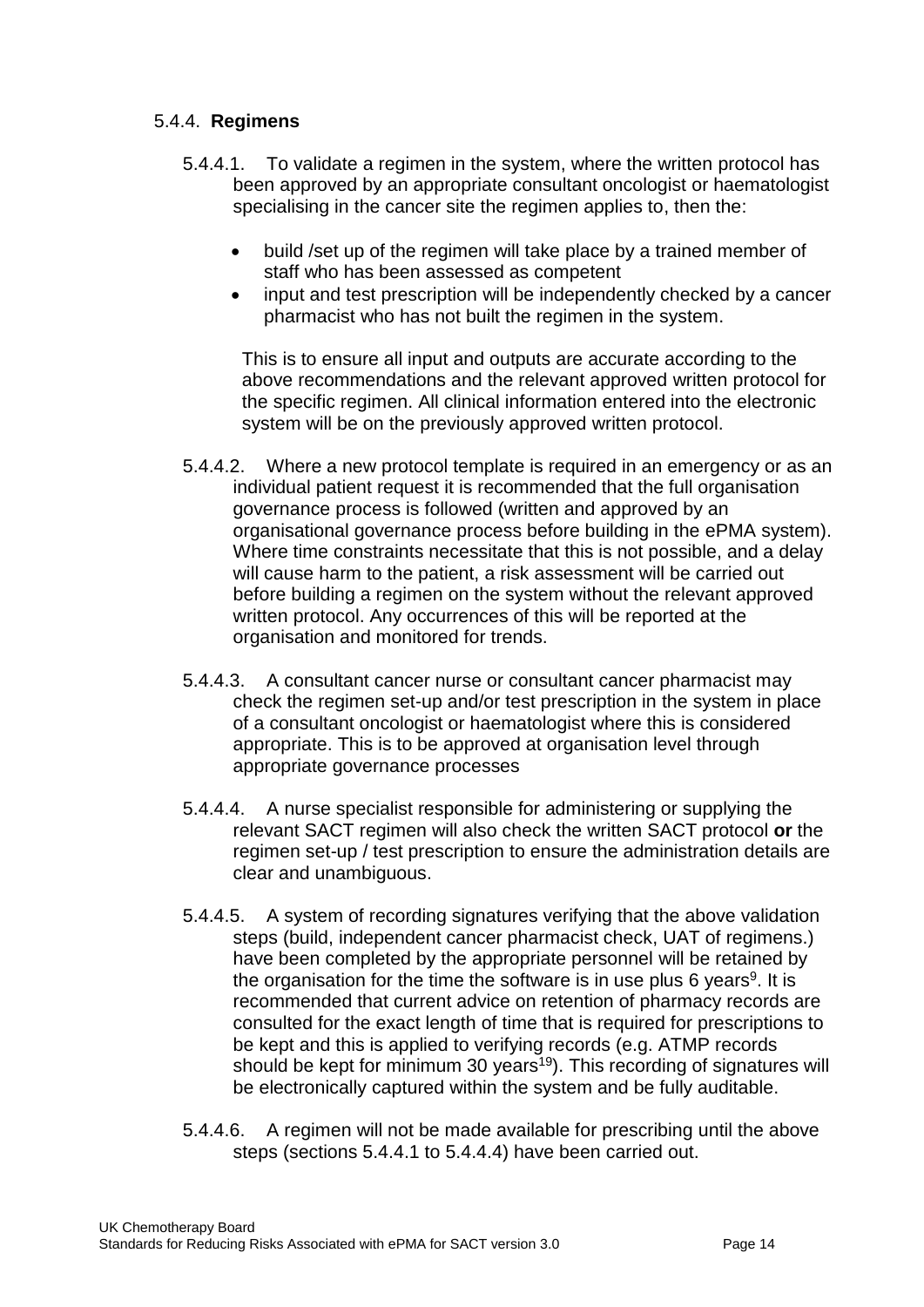- 5.4.4.7. Where a minor modification to an existing protocol is required, (e.g. spelling error, change of antiemetic policy, implementing standard product specifications), a new version of the electronic protocol will be generated (this will automatically remove validation of the old protocol if amending an existing protocol within the system) and the input and test prescription will be independently checked by a cancer pharmacist who has not modified the regimen in the system to ensure all input is accurate according to: the above recommendations, the relevant changes for the specific regimen and the original protocol where relevant. This will be audited within the system.
- 5.4.4.8. Where a significant modification to an existing protocol is required, (e.g. dose change), the organisation will have a process in place for formal approval of this change to the protocol (this may be repeating the full organisation governance process (rewritten and approved)). Once approved, a new version of the electronic protocol will be generated (this will automatically remove validation of the old protocol if amending an existing protocol within the system) and the input and test prescription will be independently checked by a cancer pharmacist who has not modified the regimen in the system to ensure all input is accurate according to the relevant approval.
- 5.4.4.9. Where a 'one-off' non-standard protocol is required to be built in the ePMA system, it is recommended that the full organisation governance process is followed (protocol written and approved). Where use of a 'one-off' nonstandard protocol is required, to restrict use, there will be a method to:
	- archive this 'one-off' nonstandard protocol within the ePMA system.
	- restrict this 'one-off' nonstandard protocol to a patient and/or consultant and/or site.
- 5.4.4.10. There will be a process in place within the organisation to immediately be able to disable a regimen from the live system where it is deemed unsafe for use. This will include within it the process for reporting where the regimen has already been prescribed or allocated and where it is pending prescribing, verification or administration.
- 5.4.4.11. When ePMA systems include or link to pharmacy worksheet/label production, aseptics services staff will need to perform additional validation checks in line with Annex 11 of the European Guidelines for Good Manufacturing Practice<sup>8</sup> and adhere to other relevant guidance (GAMP5, Medical Device Regulation, Quality Assurance of Aseptic Preparation Standards<sup>20</sup> etc.).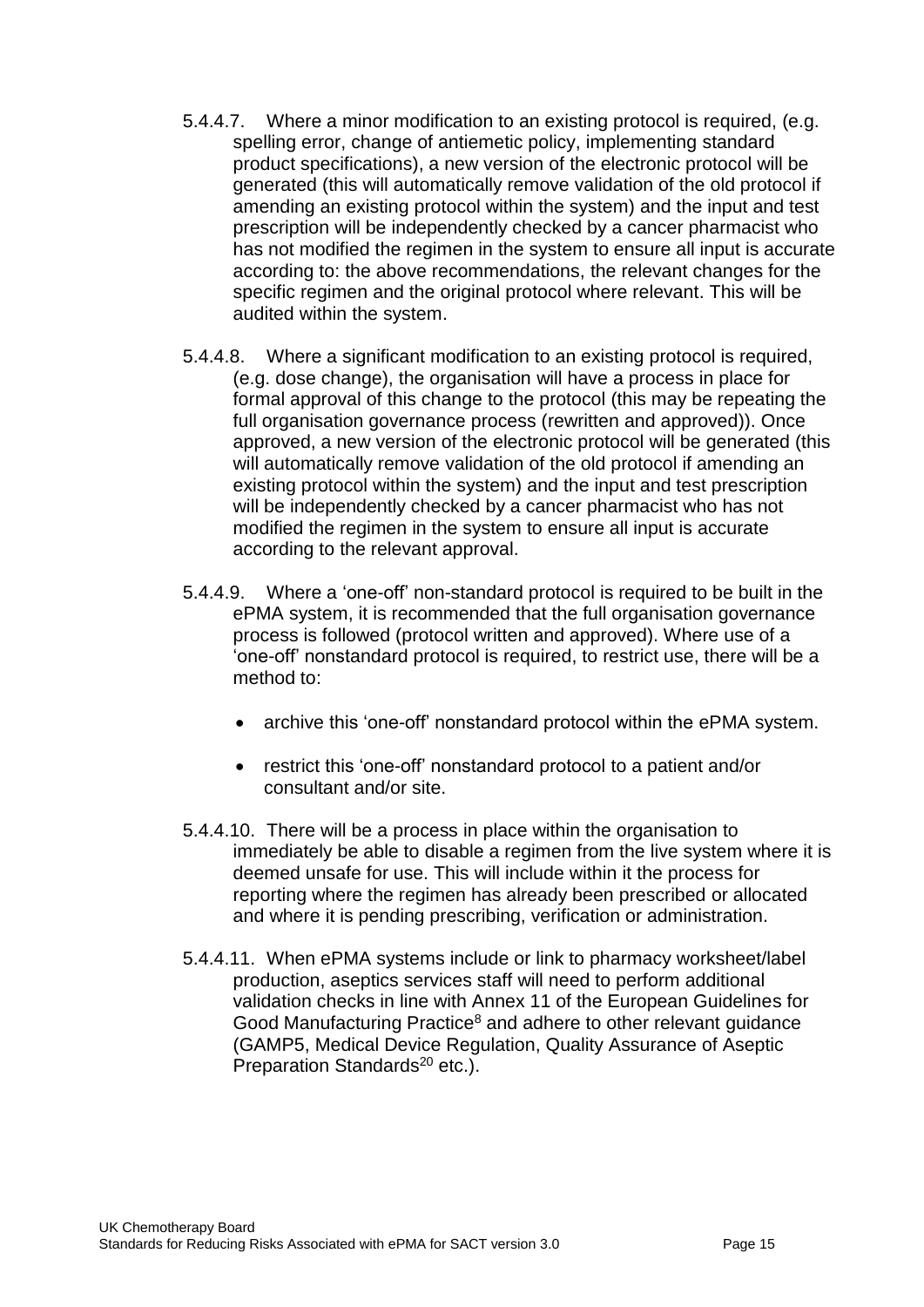- 5.4.4.12. A SOP for the validation of a new regimen, or a modification of an existing regimen, will include as a minimum the following:
	- validation of the ePMA system regimen against the treatment protocol and treatment protocol against the system regimen.
	- validation of any drugs new to the system, or any changes to a drug set up (e.g. new routes of administration), included in the protocol. NOTE: Where drugs are set up locally by the organisation this will be covered in a separate SOP;
	- validation of the SACT prescription generated, against local prescription formats and protocols, including any calculation checks and testing the system at its limits e.g. where doses should be capped;
	- validation of the pharmacy worksheet generated (where applicable) including any calculations, against local pharmacy protocols;
	- the categories of personnel with any minimum qualifications and/or competencies which should be mandatorily involved in the validation process;
	- the requirement that the validation process will be checked by a person(s) acting independently of the one(s) carrying out the initial build into the system
- 5.4.4.13. A validation procedure checklist will be in place as part of the validation process to ensure that key aspects of the validation of each regimen are not accidently missed.

## 5.5.**Prescribing**

- 5.5.1. Security access enabling personnel to prescribe SACT on ePMA systems will only be granted to approved prescribers<sup>21</sup> (e.g. minimum ST3 for clinicians, non medical prescribers (NMPs) approved by organisation) who have undertaken appropriate training and competency assessment (e.g. All Wales competencies for review, authorisation and prescribing of SACT for adult patients<sup>22</sup> or equivalent). This will be reviewed in line with organisational polices.
- 5.5.2. There will be security access enabling appropriate access rights for all levels of prescribers within the ePMA system. This will separate the prescribing of first cycles, intrathecal, ATMPs (and where relevant, clinical trials) to staff who have done the relevant additional training and have been deemed competent within the organisation to complete this task. This access will be regularly reviewed.
- 5.5.3. It is recommended that the ePMA system has the ability to restrict prescribers according to their speciality (i.e. by tumour site).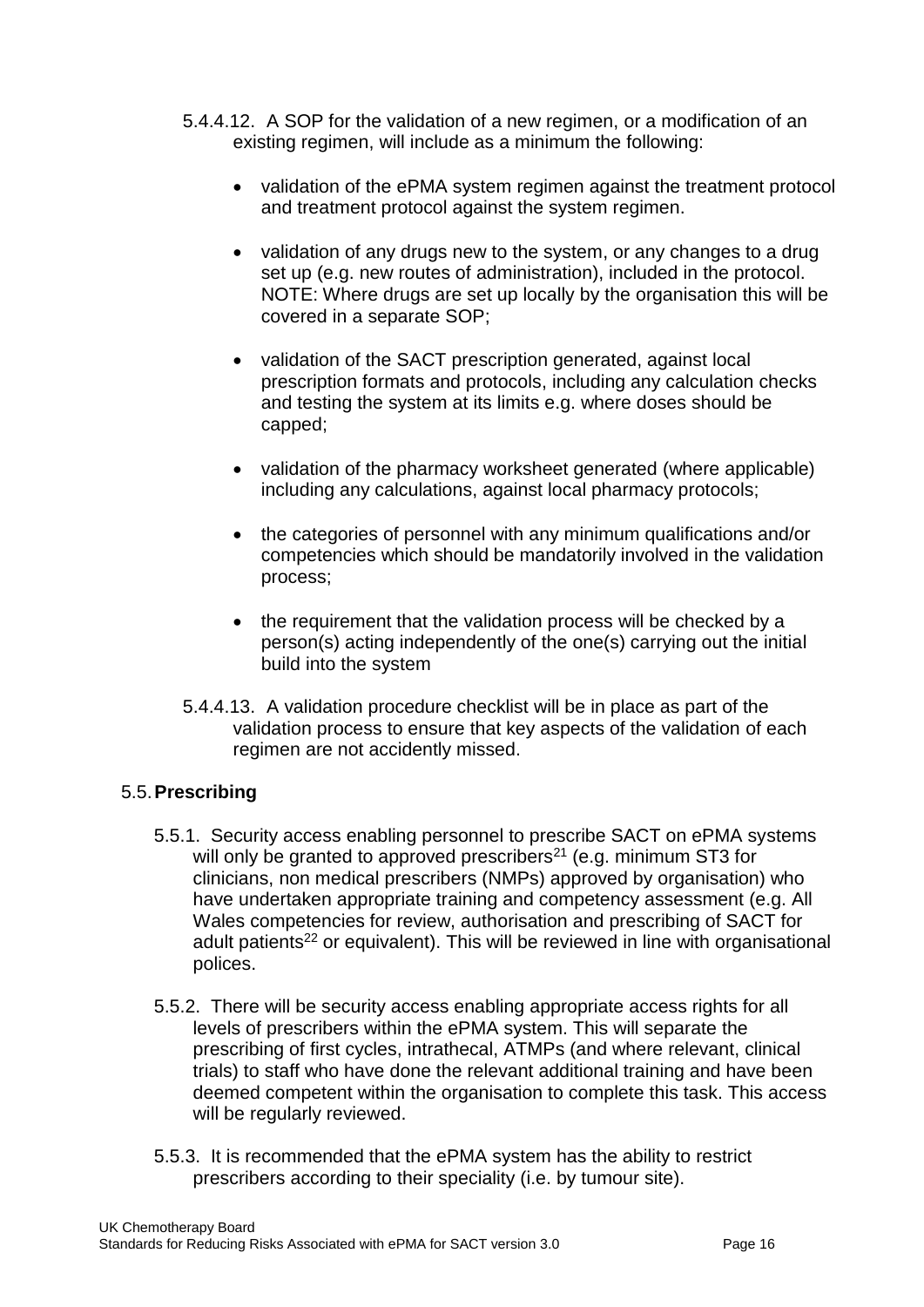- 5.5.4. Security access enabling personnel to allocate a treatment of SACT on ePMA systems will only be granted to approved staff (such as NMP and pharmacists) who have undertaken appropriate training and are working within specific organisational policies and procedures only. Note: Allocation of a treatment is not prescribing.
- 5.5.5. Where there are two or more protocols in use at any one time for a patient, there are processes in place within the organisation to ensure that a prescription is not missed. The system will have a mechanism to highlight patients with two or more concurrent prescriptions to the end user clearly. (i.e. denosumab in addition to SACT protocol)
- 5.5.6. There is a simple way to determine at the point of prescribing/clinical checking if a regimen is unlicensed or off label.
- 5.5.7. Where dose reductions are applied it will be possible to apply to one dose, one day, one cycle or the whole course. This modification will be carried over if any new cycles are added at a later date.
- 5.5.8. The system will never produce duplicate prescriptions (the same cycle of the same regimen for the same patient) unless expressly requested by the user. In this event then the duplicate prescription will be clearly marked as such. A full audit trail will be in place of any prescriptions booked to a patient and/or prescribed.

## 5.6.**Verification (Pharmacy Clinical Check)**

- 5.6.1. Security access enabling personnel to clinically check (verify) SACT prescriptions on ePMA systems will only be granted to approved pharmacists or pharmacy technicians<sup>4,23</sup> who have undertaken the appropriate training and competence assessment and are regularly reviewed in line with organisational polices (e.g. BOPA Cancer Pharmacy Education and Training Standards $4$  or equivalent).
- 5.6.2. A clinical pharmacy check of the patients prescribed SACT on ePMA systems will be undertaken according to the BOPA verification standards 'Standards for Clinical Pharmacy Verification of Prescriptions for Cancer Medicines<sup>23</sup> and in line with organisational polices. The clinical procedure used for this verification will be shared with the local Accountable Pharmacist in aseptics to ensure that it also meets the standards laid out in Quality Assurance of Aseptic Preparation Services<sup>20</sup>.
- 5.6.3. The clinical check by pharmacy will be recorded as an electronic signature against the prescription within the ePMA system. It will be visible to all subsequent users of the system, and a clear audit trail maintained.
- 5.6.4. Any subsequent changes to the prescription after pharmacy verification has been completed will be identified within the system and automatic removal of the pharmacy verification from the prescription will occur. Ideally a patient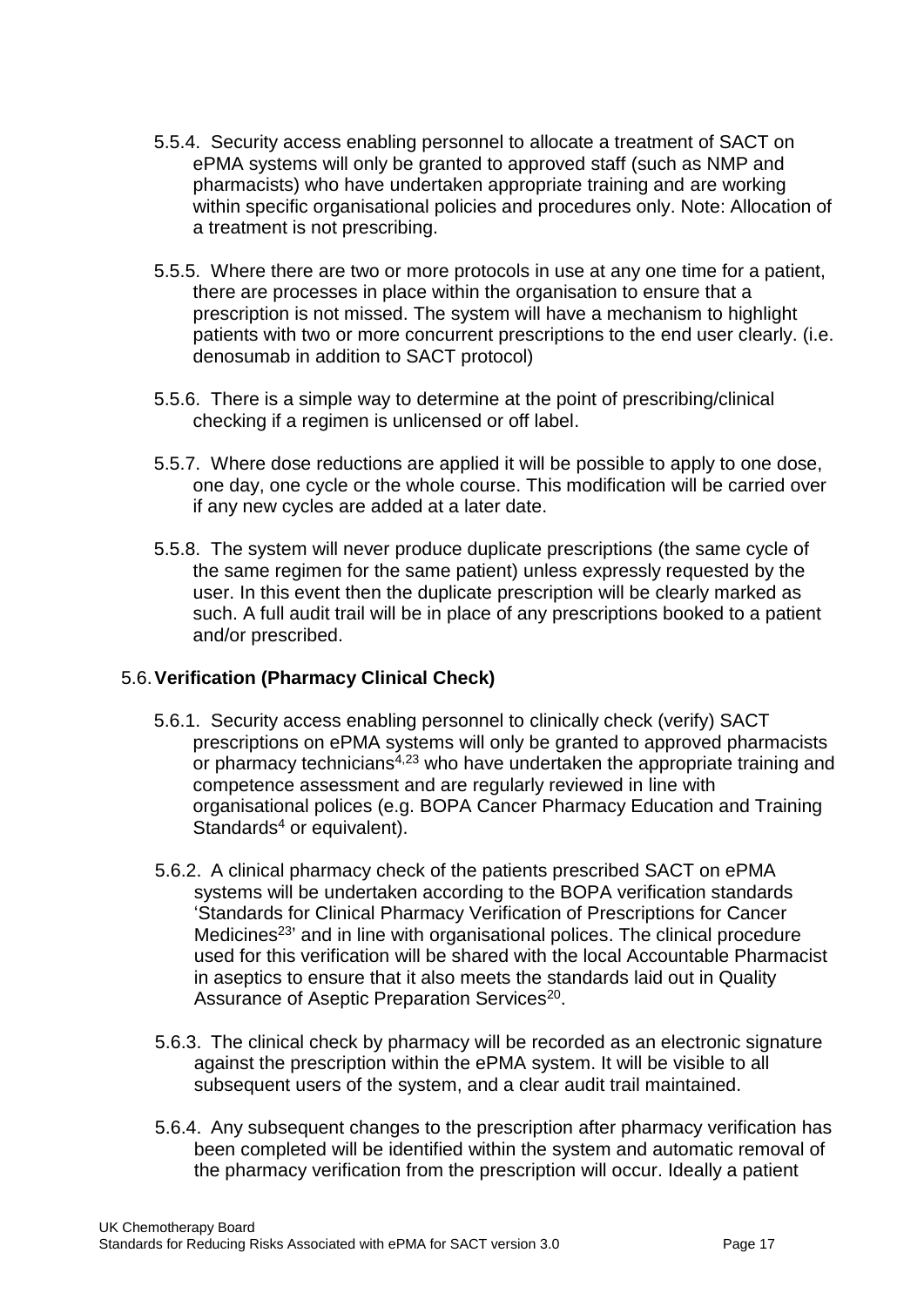specific alert would be sent to the pharmacy /aseptics/ verifier/ all that a verification has been removed.

#### 5.7.**Printed prescriptions**

- 5.7.1. Where printed prescriptions generated by the ePMA system are utilised for administration (see section 5.9.1) or dispensing:
	- 5.7.1.1. The format of the printouts will be clearly presented to healthcare staff to minimise errors in administration or dispensing.
	- 5.7.1.2. The electronic signature will appear on the printed copy if electronic verification has taken place prior to printing.
	- 5.7.1.3. All paper copies will be destroyed when a new version of the prescription is generated. There will be a defined organisational process/ SOP for this.
	- 5.7.1.4. There will be organisational processes in place to ensure that any changes to the paper copy are reflected in the electronic system. e.g. a process should define what actions need to be taken.
	- 5.7.1.5. The paper copy will have a time stamp and /or version number printed on the prescription.
	- 5.7.1.6. The system will maintain an audit trail of when prescriptions generated by the ePMA system are printed.
	- 5.7.1.7. There will be a risk analysis carried out by the organisation concerning the use of paper prescriptions where electronic administration is available. See section 5.9.1.

#### 5.8.**Critical Tests**

- 5.8.1. There will be processes in place within the organisation to check relevant critical tests results at each cycle. Ideally the critical tests results will be electronically available on the system via an interface.
- 5.8.2. Where critical tests results are available on the ePMA system, there will be an alert warning the end user of any out of range results at critical points in the pathway (prescribing/administration etc.).
- 5.8.3. If the alert warning for out-of-range critical tests is interruptive, it will be possible to override this. It will be possible to audit any overrides within the system.
- 5.8.4. There will be security access to only allow staff trained and deemed competent to override critical tests outside of range.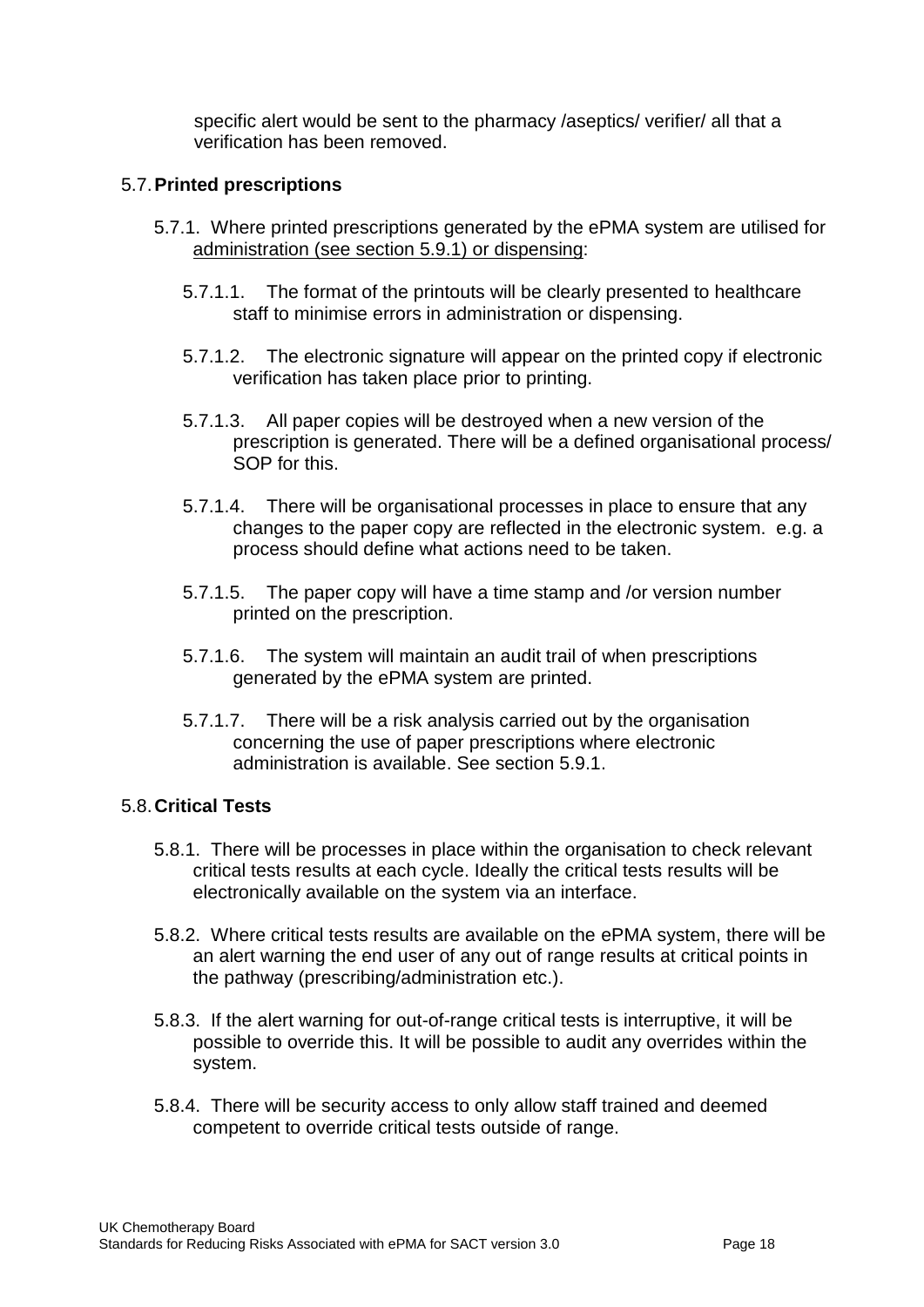#### 5.9.**Administration**

- 5.9.1. Electronic recording of drug administration will be recorded within the ePMA system. This is to ensure that all healthcare professionals (HCPs) are able to clearly check previous treatment administration. This includes a method for electronic dual signatures where legally or organisationally required.
- 5.9.2. Any deviations to the planned administration, including reduced drug doses, adverse events etc. will be recorded in the ePMA.
- 5.9.3. The electronic signature(s) of authorised staff will be recorded in the ePMA system contemporaneously to ensure up to date accurate records of administration exist in real time. Accurate information is particularly important in case of subsequent adverse reactions and/or emergency admissions. Recording of administration will include non or partial administration with reason. This is also important to ensure completeness of records and that cycles are not mistakenly skipped or duplicated.
- 5.9.4. Where electronic administration is used as the sole legal prescription/ administration record:
	- 5.9.4.1. the audit log will be appropriately robust, to mandate entry in to all fields and where necessary, mandate unique entries (i.e. must not allow the entry of two identical electronic signatures into two separate independent nurse checks fields)
	- 5.9.4.2. retrospective changes of entries in to fields (e.g. electronic signatures) will not be possible
	- 5.9.4.3. have appropriate system 'locks' whereby when a user is in the administration screen, no further changes can be made to a prescription screen (and vice versa). This will ideally include an alert to users trying to access either screen.
- 5.9.5. Security access enabling personnel to record the administration of SACT on ePMA systems will only be granted to approved staff who have undertaken the appropriate training and competence assessment and are regularly reviewed in line with national or organisational polices. (e.g. UK Oncology Nursing Society (UKONS) SACT Competency Passport<sup>24</sup> or equivalent).
- 5.9.6. Separate appropriate security access may also be required and granted for staff responsible for supplying oral SACT to the patient.
- 5.9.7. There will be a process in place to ensure that the patient has consented to treatment before administration goes ahead. This step will be recorded within the system.
- 5.9.8. There will be a process in place to ensure that the patient is fit for treatment before administration goes ahead. This step will be recorded within the system. Separate appropriate security access may be required for this stage.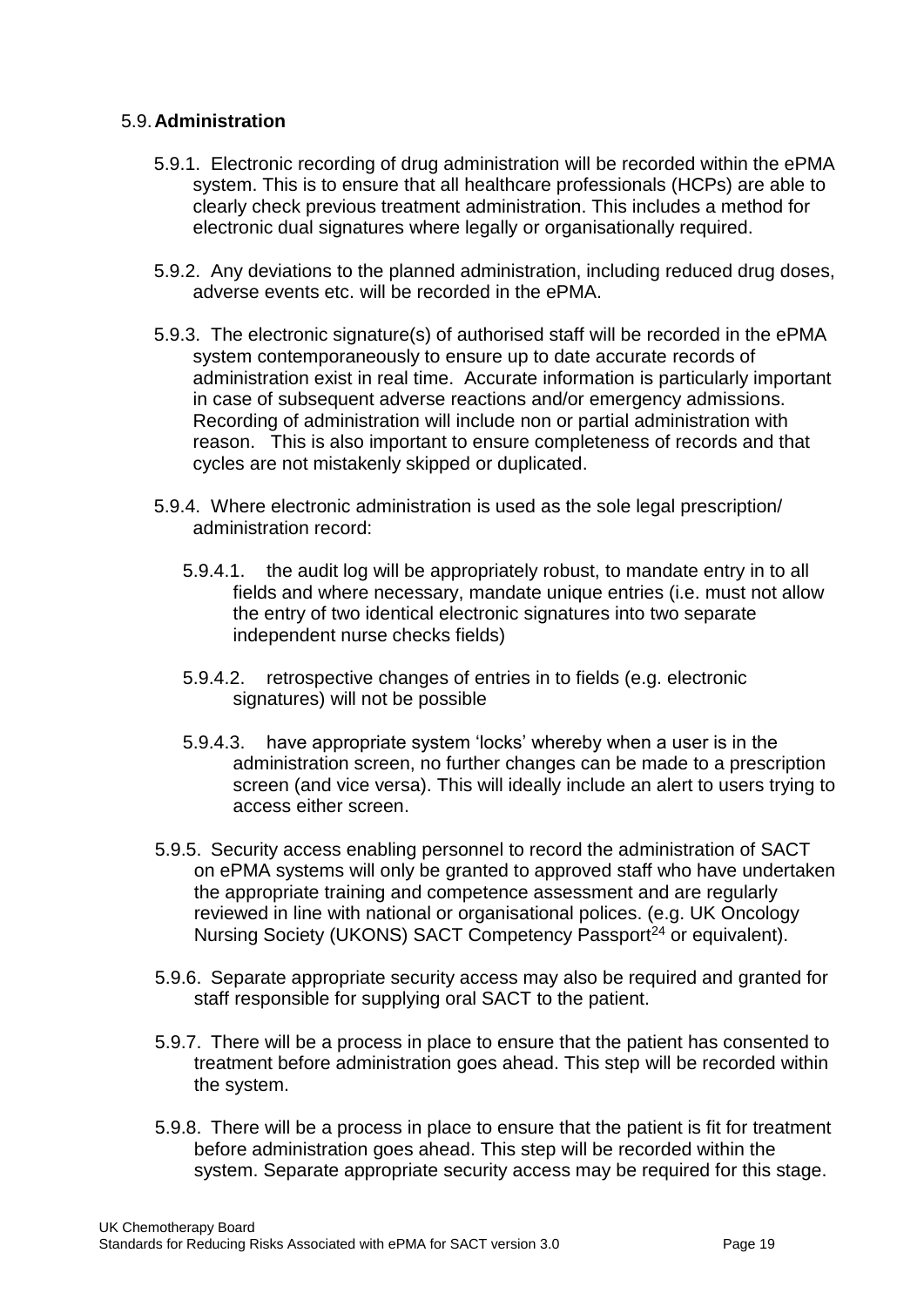- 5.9.9. There will be a process in place within the organisation to record toxicity review and assessment of the patient at each cycle.
- 5.9.10. There will be processes in place within the organisation to record actual infusion rate (start and stop times). This step will be recorded within the system.
- 5.9.11. There will be processes in place within the organisation to record infusion reactions. This step would ideally be recorded within the system.

#### 5.10. **Patient Specific Prescription Changes**

- 5.10.1. When a treatment is deferred this is reflected clearly in the ePMA system, and subsequent cycle dates reviewed. The reason will be recorded and auditable within the system.
- 5.10.2. When a treatment is cancelled, this is reflected clearly in the ePMA system. The reason will be recorded and auditable within the system. Patients will not have treatment allocated where there is no intention for it to be given.
- 5.10.3. The ePMA system will have a robust system in place to warn or alert the prescriber if the previous cycle was not administered as prescribed.
- 5.10.4. Where a dose modification within a protocol is required for a patient there will be the option to carry out the dose modification for that cycle, or subsequent cycles. Where subsequent cycles have been selected this will be carried through to all subsequent cycles for that patient. This will be fully auditable within the system and a reason documented within the system for the dose change.
- 5.10.5. Any changes made to a prescription will be clearly visible at the point of prescribing and clinically checking. The documented reasons will be easily accessible to subsequent users. i.e. items removed / dose changes / additions

#### 5.11. **Security**

- 5.11.1. Levels of access or security will be determined and applied to different staff groups and/or individuals according to their professional roles and responsibilities and restricted to those who have undertaken appropriate training and competency assessment. The level of access will be regularly reviewed in line with organisational polices.
- 5.11.2. Certain identified staff (e.g. super-users) may require a higher level of access. Where this higher level of access allows additional access to the system outside of their role, there will be monitoring systems in place to ensure that staff do not work outside their role within the system. This will be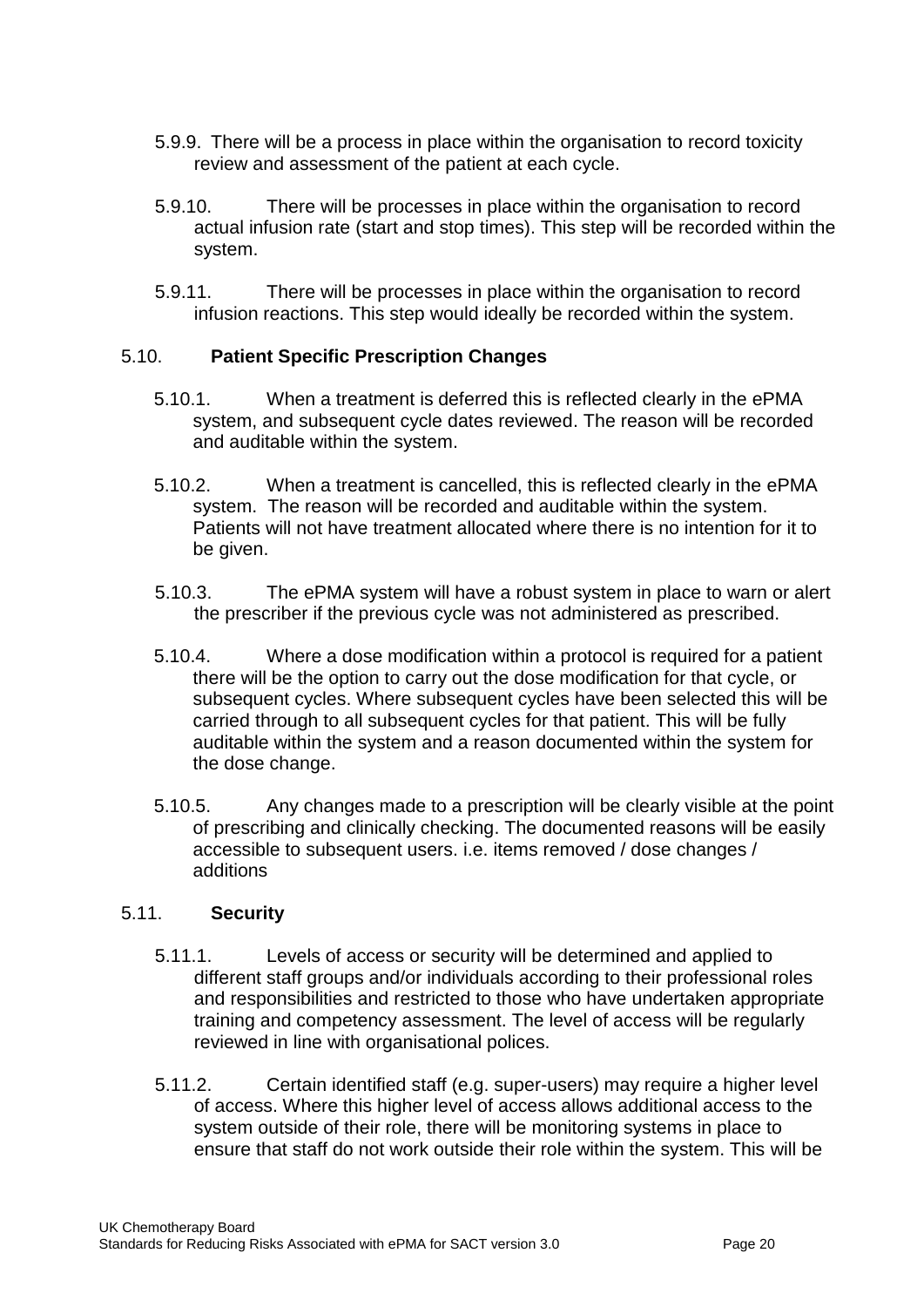audited regularly at a frequency that is commensurate with the organisational risk and defined by organisational policy.

- 5.11.3. Restrictions will be in place for some prescriptions (e.g. intrathecal chemotherapy, ATMPs and clinical trials). These restrictions are recommended to be within the electronic system as well as within the organisation processes.
- 5.11.4. Regimens will only be made available for use at sites to which they are authorised to be used.
- 5.11.5. There will be an organisational process in place to ensure there is at least a six monthly review of all users within the system to ensure appropriateness of access.
- 5.11.6. There will be an organisational process in place to ensure that users have their access removed once they leave the post that requires them to have access or if their competencies expire.
- 5.11.7. The system will automatically lock out a user after a period of nonuse. The period of non-use will be defined based on organisational policies e.g. account not used for a specified period of time.

## 5.12. **Monitoring**

- 5.12.1. Errors detected at all stages of the electronic prescribing and administration process will be recorded and closely monitored as part of standard organisational practice (e.g. incident reporting systems etc.). Trends or isolated incidents encountered may require swift action to prevent recurrences including system changes, re-training, re-configuration of regimen set-up and notification to system providers to implement changes to improve patient safety. There will be a SOP to cover this.
- 5.12.2. Errors related to SACT which are due or partly due to ePMA systems will be reported within the organisation. It is recommended that this is monitored nationally to assess for trends. This can be done by existing mechanisms in place. e.g. system user groups, national Datix group etc
- 5.12.3. Establish key performance indicators (KPI) to monitor ePMA system effectiveness to drive continuous improvements. KPI's should be agreed locally.
- 5.12.4. Any errors will be shared with the supplier. Appropriate clinical risk management should be applied with appropriate risk mitigation identified 5,6.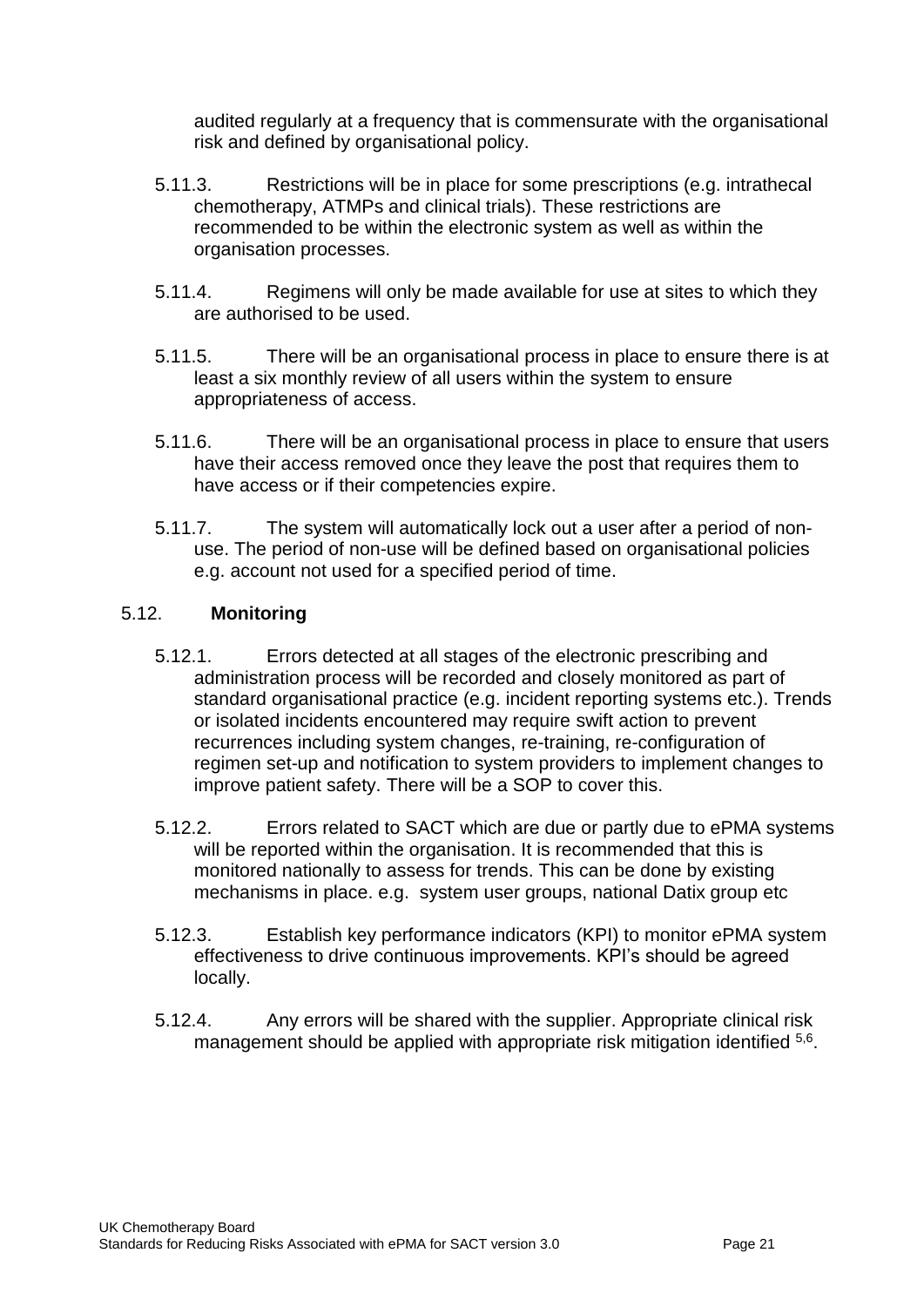# **6. System Governance and Policies**

- 6.1.At all times the recommendations outlined in DCB0160 and DCB0129 will be followed in England<sup>5,6</sup>. During systems implementation a Hazard Log will be produced with the supplier, to identify, document and share any hazards that may be specific to the ePMA system and hospitals implementation of the ePMA system. The relevant organisational governance committees will be involved. e.g. Medicines Safety Committee.
- 6.2.Develop local SOPs for system set up and system use. Many of the suppliers will have templates or examples for local adaptation. Where any "workarounds" are being carried out, these should be documented, as well as deviations from the suppliers recommended usage of the ePMA system.
- 6.3. In England, robust procedures will be in place in accordance with DCB0129<sup>6</sup> (for suppliers) and DCB160<sup>5</sup> (healthcare organisations) for accepting new updates and deployments of the ePMA system. This will include a Clinical Safety Case Report and an updated Hazard Log.
- 6.4.An overarching organisational policy detailing the roles and responsibilities of the various multidisciplinary teams and the glossary for key terms used in the system will be available.
- 6.5.Develop policies for requesting new regimens or changing existing regimens. This may be incorporated within a current medicines policy. It will include a process for approval and sign-off time-scales.
- 6.6.Develop procedures for validating new regimens.
- 6.7.Develop procedures for administering the changes to validated regimens (e.g. implementing standard product descriptions).
- 6.8.Develop procedures for users to report faults or seek training and support. A local user group will be established.
- 6.9.A change control process will be in place to ensure that any changes made to existing regimens and other system configurations are undertaken with appropriate documentation. The change control process will include, where appropriate in England, a risk assessment in accordance with DCB0160 and aligned with wider change control processes within the organisation.
- 6.10. Changes or additions to processes will be communicated to the appropriate personnel.
- 6.11. All engagement in the system will be logged by the system (auditable) and reportable.
- 6.12. Suppliers will hold regular user groups to facilitate learning between purchasers and prioritise system developments.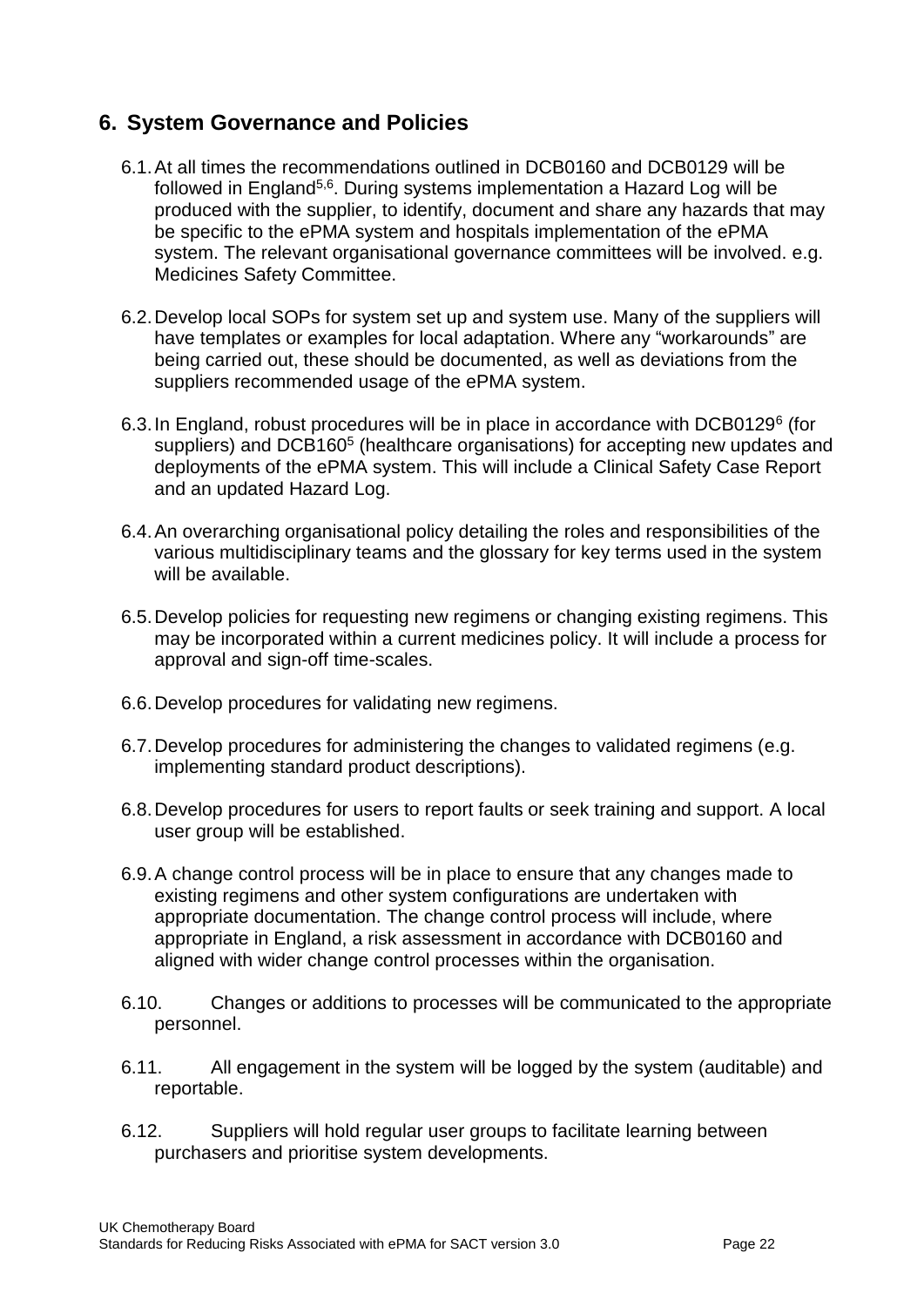# **7. Business Continuity**

- 7.1.Procedures for scheduled downtime, business continuity and disaster recovery will be in place and regularly reviewed. They will:
	- 7.1.1. Cover the event of loss of internet, loss of intranet, loss of only the ePMA system, loss of all systems (including pathology) and loss of all computers (i.e cannot turn them on).
	- 7.1.2. Contain a template risk assessment which considers planned, unplanned and short, medium and long term downtime. The risk assessment will be carried out to determine whether to switch to shadow server, suspend treatment, continue on paper or other. The risk assessment will take into account expected down time, safety of patients (such as access to past dose changes).
	- 7.1.3. Ensure that any decisions made are reviewed periodically throughout downtime.
	- 7.1.4. Link with the organisations overarching BCP including the major incident response team and other clinical IT systems (e.g. pathology etc.).
	- 7.1.5. Be routinely exercised including recovery from backups and ensuring validity of any pdf copies.
- 7.2.In the event that paper prescriptions need to be used:
	- 7.2.1. Consider how to obtain the last prescription given/next prescription planned and access to information such as dose changes or toxicity. Consider the use of paper or pdf copies of the patients most recent prescription (such as an accurate paper (PDF) record available with time stamp of when PDF was generated) on a standalone computer at each site.
	- 7.2.2. Consider where paper templates will be obtained from. Consider SACT protocol templates of all validated regimens with the validation record (name and time stamp) available at each site. This would ideally be automatically produced from the ePMA system at the point of regimen validation. Consider how version control would be managed.
- 7.3.Suppliers will work with the health organisation to provide technical measures to facilitate business continuity plans. This will align with the organisation processes for clinical IT systems.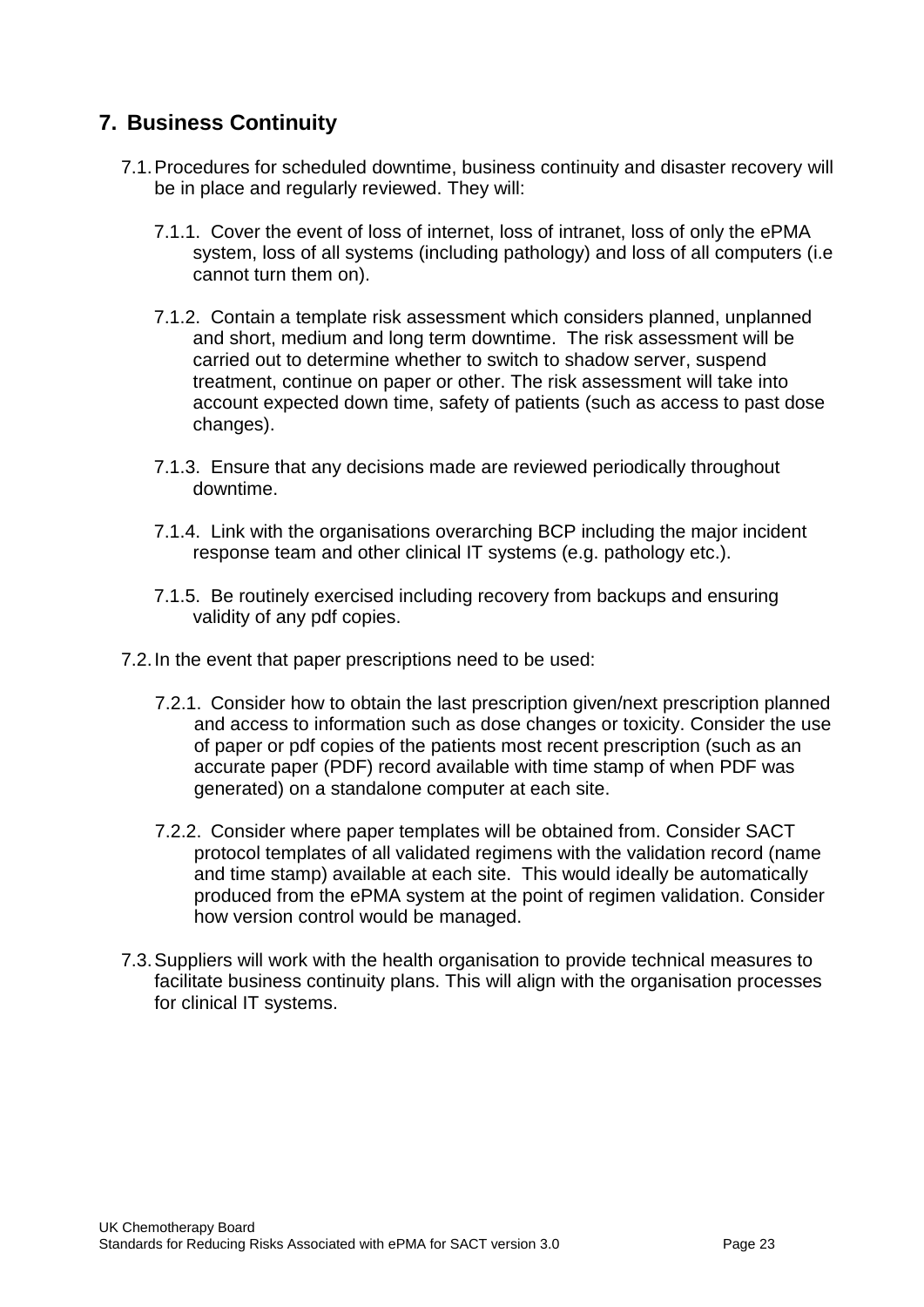# **8. Specific geographical needs**

8.1.In England it is mandatory for NHS trusts to:

- submit data to the SACT dataset
- use national dose banding tables
- use national product specifications.

These should be taken into account when purchasing an ePMA solution.

8.2.In Wales there is a key performance indicator (KPI) for all NHS trusts to use the NHS England national dose banding table.

# <span id="page-24-0"></span>**9. Glossary of Terms**

| <b>ATMP</b>              | Advanced therapy medicinal products i.e. CART-T therapy etc.                                                                                              |  |  |  |  |
|--------------------------|-----------------------------------------------------------------------------------------------------------------------------------------------------------|--|--|--|--|
| <b>AUC</b>               | <b>Area Under Curve</b>                                                                                                                                   |  |  |  |  |
| <b>BCP</b>               | <b>Business Continuity Plan</b>                                                                                                                           |  |  |  |  |
| <b>BOPA</b>              | <b>British Oncology Pharmacy Association</b>                                                                                                              |  |  |  |  |
| <b>BSA</b>               | <b>Body Surface Area</b>                                                                                                                                  |  |  |  |  |
| <b>Cancer Pharmacist</b> | A pharmacist who has undergone appropriate training within cancer<br>care                                                                                 |  |  |  |  |
| $dm+d$                   | Dictionary of Medicines and Devices                                                                                                                       |  |  |  |  |
| <b>DPD</b>               | Dihydropyrimidine dehydrogenase                                                                                                                           |  |  |  |  |
| <b>GCP</b>               | <b>Good Clinical Practice</b>                                                                                                                             |  |  |  |  |
| <b>GFR</b>               | <b>Glomerular Filtration Rate</b>                                                                                                                         |  |  |  |  |
| <b>ICD</b>               | International Classification of Diseases                                                                                                                  |  |  |  |  |
| <b>ISB</b>               | <b>Information Standards Board</b>                                                                                                                        |  |  |  |  |
| <b>KPI</b>               | Key performance indicator                                                                                                                                 |  |  |  |  |
| <b>NMP</b>               | Non medical prescriber                                                                                                                                    |  |  |  |  |
| Off label                | A medicine that is being used for a specific treatment that is outside of<br>its stated product licence within the UK                                     |  |  |  |  |
| <b>OPCS</b>              | Office of Population Censuses and Surveys                                                                                                                 |  |  |  |  |
| <b>PAS</b>               | Patient administration system                                                                                                                             |  |  |  |  |
| Protocol                 | Document containing all relevant information for the safe<br>prescribing and administration of a regimen                                                  |  |  |  |  |
| Regimen                  | A researched named combination of medicines for a specific Cancer                                                                                         |  |  |  |  |
| <b>SACT</b>              | Systemic Anti-Cancer Therapy. To include all therapies that can be<br>used to treat cancer. i.e. chemotherapy, monoclonal antibodies, TKIs,<br>ATMPs etc. |  |  |  |  |
| <b>SOP</b>               | <b>Standing Operating Procedure</b>                                                                                                                       |  |  |  |  |
| Unlicensed               | A medicine not licensed within the UK                                                                                                                     |  |  |  |  |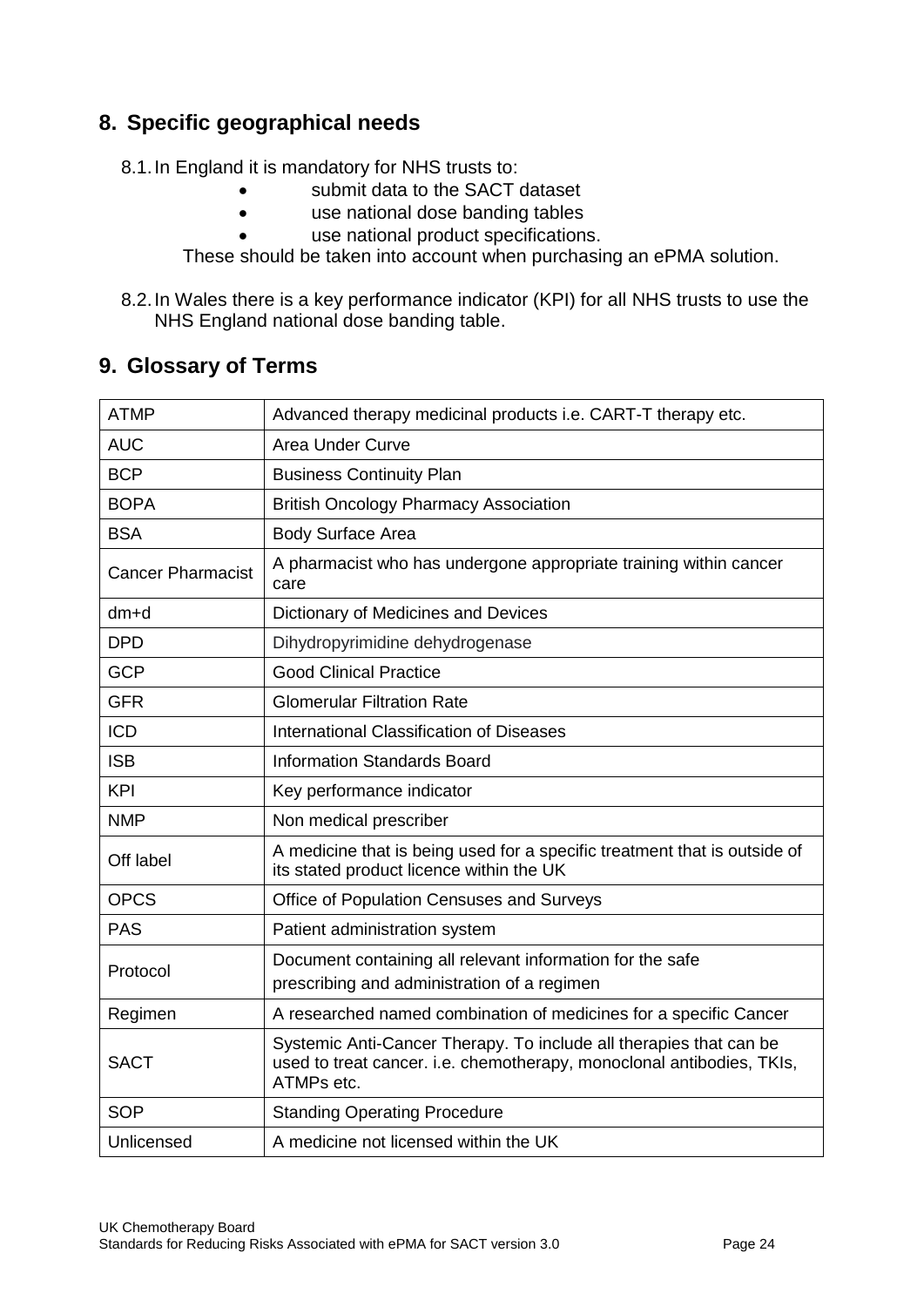# <span id="page-25-0"></span>**10. Useful Resources**

User groups and discussion forums are a valuable resource and participation in them is strongly encouraged.

The eprescribing Toolkit for the NHS is a useful resource to support NHS hospitals to plan, implement and use e-prescribing systems. [http://www.eprescribingtoolkit.com](http://www.eprescribingtoolkit.com/) 

Implementing an electronic prescribing and medicines administration system: a good practice guide. NHS Scotland.

[http://www.healthcareimprovementscotland.org/our\\_work/technologies\\_and\\_medicines/electronic\\_prescribi](http://www.healthcareimprovementscotland.org/our_work/technologies_and_medicines/electronic_prescribing/good_practice_guide.aspx) [ng/good\\_practice\\_guide.aspx](http://www.healthcareimprovementscotland.org/our_work/technologies_and_medicines/electronic_prescribing/good_practice_guide.aspx) 

National Guidelines for On-Screen Display of Medicines Information. Australian Commission on Safety and Quality in Healthcare (2017). [https://www.safetyandquality.gov.au/wp-content/uploads/2018/01/National](https://www.safetyandquality.gov.au/wp-content/uploads/2018/01/National-guidelines-for-on-screen-display-of-medicines-information.pdf)[guidelines-for-on-screen-display-of-medicines-information.pdf.](https://www.safetyandquality.gov.au/wp-content/uploads/2018/01/National-guidelines-for-on-screen-display-of-medicines-information.pdf)

Electronic Medication Management Systems: Specialist Functions. Australian Commission on Safety and Quality in Healthcare (2011). [https://www.safetyandquality.gov.au/wp-content/uploads/2014/01/Electronic-](https://www.safetyandquality.gov.au/wp-content/uploads/2014/01/Electronic-Medication-Management-Systems-Specialist-Functions.pdf)[Medication-Management-Systems-Specialist-Functions.pdf](https://www.safetyandquality.gov.au/wp-content/uploads/2014/01/Electronic-Medication-Management-Systems-Specialist-Functions.pdf)

Computer Systems Validation 2nd edition Nov 2015. NHS Pharmaceutical Quality Assurance Committee 2015 [https://www.sps.nhs.uk/wp-content/uploads/2013/07/Computer-Systems-Validation-2nd-Edition-](https://www.sps.nhs.uk/wp-content/uploads/2013/07/Computer-Systems-Validation-2nd-Edition-2015-2.pdf)[2015-2.pdf](https://www.sps.nhs.uk/wp-content/uploads/2013/07/Computer-Systems-Validation-2nd-Edition-2015-2.pdf) 

Cracknell ANV. Healthcare professionals' attitudes of implementing a chemotherapy electronic prescribing system: A mixed methods study. J Oncol Pharm Pract. 2020 Jul;26(5):1164-1171. doi: 10.1177/1078155219892304. PMID:31852343.<https://pubmed.ncbi.nlm.nih.gov/31852343> /

## <span id="page-25-1"></span>**11. References**

1. NHS England Chemotherapy Service Specification. Accessed here on 11th September 2021. <https://www.england.nhs.uk/commissioning/spec-services/npc-crg/group-b/b02/>

2. CEL 30 (2012). (Revised) Guidance for the Safe Delivery of Systemic Anti-Cancer Therapy (SACT) (Scottish Government, Quality Unit, 2012). Accessed here on 11th September 2021. [https://www.healthcareimprovementscotland.org/our\\_work/standards\\_and\\_guidelines/systemic\\_anti](https://www.healthcareimprovementscotland.org/our_work/standards_and_guidelines/systemic_anti-cancer_therapy.aspx)[cancer\\_therapy.aspx](https://www.healthcareimprovementscotland.org/our_work/standards_and_guidelines/systemic_anti-cancer_therapy.aspx)

3. Department of Health (DH) (2008) HSC 2008/001 Updated national guidance on the safe administration of intrathecal chemotherapy. London, DH. Accessed here on 11th September 2021. [https://webarchive.nationalarchives.gov.uk/20130104235816/http://www.dh.gov.uk/prod\\_consum\\_dh/group](https://webarchive.nationalarchives.gov.uk/20130104235816/http:/www.dh.gov.uk/prod_consum_dh/groups/dh_digitalassets/documents/digitalasset/dh_086844.pdf) [s/dh\\_digitalassets/documents/digitalasset/dh\\_086844.pdf](https://webarchive.nationalarchives.gov.uk/20130104235816/http:/www.dh.gov.uk/prod_consum_dh/groups/dh_digitalassets/documents/digitalasset/dh_086844.pdf)

4. BOPA Cancer Pharmacy Education and Training Standards. Version 2.0. 19th April 2021. Accessed here 4 th February 2022 [https://www.bopa.org.uk/resources/bopa-cancer-pharmacy-education-and-training](https://www.bopa.org.uk/resources/bopa-cancer-pharmacy-education-and-training-standards/)[standards/](https://www.bopa.org.uk/resources/bopa-cancer-pharmacy-education-and-training-standards/)

5. DCB0160 Clinical Risk Management: its Application in the Deployment and Use of Health IT Systems. 2018 Update. Accessed here on 11th September 2021 [https://digital.nhs.uk/data-and](https://digital.nhs.uk/data-and-information/information-standards/information-standards-and-data-collections-including-extractions/publications-and-notifications/standards-and-collections/dcb0160-clinical-risk-management-its-application-in-the-deployment-and-use-of-health-it-systems)[information/information-standards/information-standards-and-data-collections-including](https://digital.nhs.uk/data-and-information/information-standards/information-standards-and-data-collections-including-extractions/publications-and-notifications/standards-and-collections/dcb0160-clinical-risk-management-its-application-in-the-deployment-and-use-of-health-it-systems)[extractions/publications-and-notifications/standards-and-collections/dcb0160-clinical-risk-management-its](https://digital.nhs.uk/data-and-information/information-standards/information-standards-and-data-collections-including-extractions/publications-and-notifications/standards-and-collections/dcb0160-clinical-risk-management-its-application-in-the-deployment-and-use-of-health-it-systems)[application-in-the-deployment-and-use-of-health-it-systems](https://digital.nhs.uk/data-and-information/information-standards/information-standards-and-data-collections-including-extractions/publications-and-notifications/standards-and-collections/dcb0160-clinical-risk-management-its-application-in-the-deployment-and-use-of-health-it-systems)

6. DCB0129: Clinical Risk Management: its Application in the Manufacture of Health IT Systems. 2018 Update. Accessed here on 11th September 2021 [https://digital.nhs.uk/data-and-information/information](https://digital.nhs.uk/data-and-information/information-standards/information-standards-and-data-collections-including-extractions/publications-and-notifications/standards-and-collections/dcb0129-clinical-risk-management-its-application-in-the-manufacture-of-health-it-systems)[standards/information-standards-and-data-collections-including-extractions/publications-and](https://digital.nhs.uk/data-and-information/information-standards/information-standards-and-data-collections-including-extractions/publications-and-notifications/standards-and-collections/dcb0129-clinical-risk-management-its-application-in-the-manufacture-of-health-it-systems)[notifications/standards-and-collections/dcb0129-clinical-risk-management-its-application-in-the](https://digital.nhs.uk/data-and-information/information-standards/information-standards-and-data-collections-including-extractions/publications-and-notifications/standards-and-collections/dcb0129-clinical-risk-management-its-application-in-the-manufacture-of-health-it-systems)[manufacture-of-health-it-systems](https://digital.nhs.uk/data-and-information/information-standards/information-standards-and-data-collections-including-extractions/publications-and-notifications/standards-and-collections/dcb0129-clinical-risk-management-its-application-in-the-manufacture-of-health-it-systems)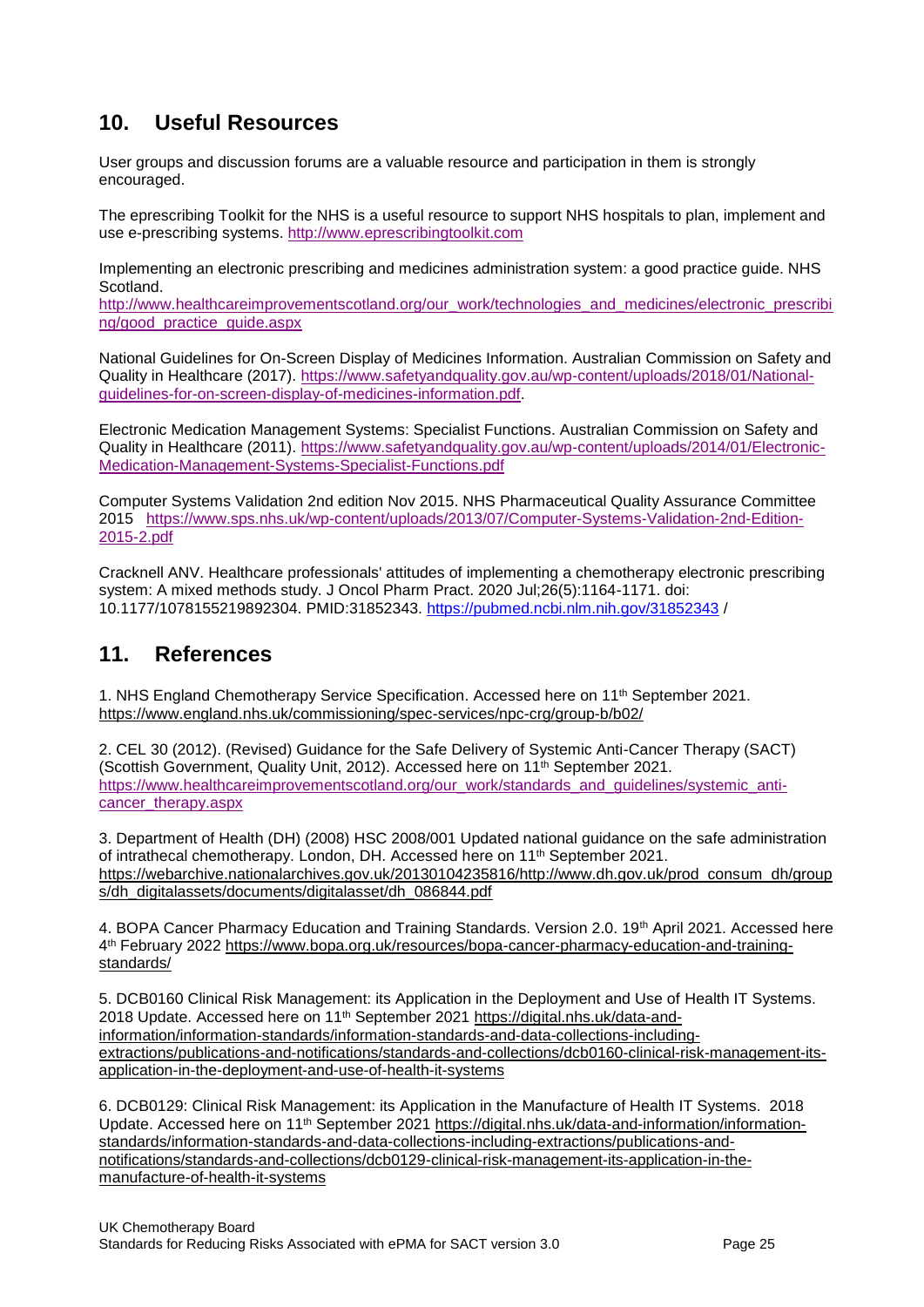7. MHRA Guidance: Medical device stand-alone software including apps (including IVDMDs). V1.08 [https://assets.publishing.service.gov.uk/government/uploads/system/uploads/attachment\\_data/file/999908/](https://assets.publishing.service.gov.uk/government/uploads/system/uploads/attachment_data/file/999908/Software_flow_chart_Ed_1-08b-IVD.pdf) [Software\\_flow\\_chart\\_Ed\\_1-08b-IVD.pdf](https://assets.publishing.service.gov.uk/government/uploads/system/uploads/attachment_data/file/999908/Software_flow_chart_Ed_1-08b-IVD.pdf)

8. EudraLex (2011) The Rules Governing Medicinal Products in the European Union. Volume 4 Good Manufacturing Practice: Medicinal Products for Human and Veterinary Use. Annex 11: Computerised Systems. [http://www.gmp-compliance.org/guidemgr/files/ANNEX11\\_01-2011\\_EN.PDF.](http://www.gmp-compliance.org/guidemgr/files/ANNEX11_01-2011_EN.PDF) Accessed on 11<sup>th</sup> September 2021

9. Corporate Records Retention & Disposal Schedule & Guidance. The NHS constitution. 26<sup>th</sup> Sept 2016. Accessed here on 11th September 2021 [https://www.england.nhs.uk/wp](https://www.england.nhs.uk/wp-content/uploads/2018/05/corporate-records-retention-and-disposal-schedule-guidance.pdf)[content/uploads/2018/05/corporate-records-retention-and-disposal-schedule-guidance.pdf.](https://www.england.nhs.uk/wp-content/uploads/2018/05/corporate-records-retention-and-disposal-schedule-guidance.pdf)

10. American Society of Health-System Pharmacists. ASHP guidelines on pharmacy planning for implementation of computerized provider- order entry systems in hospitals and health systems. *Am J Health-Syst Pharm.* 2011; 68:e9-31.

11. BOPA Guidance on the contents of a SACT protocol. Version 1.0 Published 8 th April 2020. Accessed here 4th February 2022<https://www.bopa.org.uk/resources/bopa-guidance-on-contents-of-sact-protocol/>

12. UK Chemotherapy Board: Position Statement on Hepatitis B Virus Screening and Reactivation Prophylaxis for Patients Planned to Receive Immunosuppressive SACT. Version 1.0. Published 3rd February 2022. Accessed here 4th February 2022 https://www.ukchemotherapyboard.org/positionstatements

13. DAPB4013 Medicine and Allergy/Intolerance Data Transfer. DAPB4013: [DAPB4013: Medicine and](https://digital.nhs.uk/data-and-information/information-standards/information-standards-and-data-collections-including-extractions/publications-and-notifications/standards-and-collections/dapb4013-medicine-and-allergy-intolerance-data-transfer)  [Allergy/Intolerance Data Transfer -](https://digital.nhs.uk/data-and-information/information-standards/information-standards-and-data-collections-including-extractions/publications-and-notifications/standards-and-collections/dapb4013-medicine-and-allergy-intolerance-data-transfer) NHS Digital

14. Biosimilars in the EU: Information guide for healthcare professionals. European Medicines Agency (2017) Accessed here on 11th September 2021 [https://www.ema.europa.eu/documents/leaflet/biosimilars](https://www.ema.europa.eu/documents/leaflet/biosimilars-eu-information-guide-healthcare-professionals_en.pdf)[eu-information-guide-healthcare-professionals\\_en.pdf](https://www.ema.europa.eu/documents/leaflet/biosimilars-eu-information-guide-healthcare-professionals_en.pdf).

15. National Guidelines for On-Screen Display of Medicines Information. Australian Commission on Safety and Quality in Healthcare (2017). Accessed here on 11th September 2021 [https://www.safetyandquality.gov.au/wp-content/uploads/2018/01/National-guidelines-for-on-screen](https://www.safetyandquality.gov.au/wp-content/uploads/2018/01/National-guidelines-for-on-screen-display-of-medicines-information.pdf)[display-of-medicines-information.pdf.](https://www.safetyandquality.gov.au/wp-content/uploads/2018/01/National-guidelines-for-on-screen-display-of-medicines-information.pdf)

16. Systemic Anti-Cancer Therapy Dataset – Implementation User Guide (01/04/2014) Accessed here on 11th September 2021 [http://www.isb.nhs.uk/documents/isb-1533/amd-24-](http://www.isb.nhs.uk/documents/isb-1533/amd-24-2013/1533242013guid.pdf) [2013/1533242013guid.pdf](http://www.isb.nhs.uk/documents/isb-1533/amd-24-2013/1533242013guid.pdf)

17. Institute for safe medication practices (ISMP) Nov 20<sup>th</sup> 2016. Look-Alike Drug Names with Recommended Tall Man Letters. Accessed here 21th Sept 2021 <https://www.ismp.org/recommendations/tall-man-letters-list>

18. BOPA Recommendations for the use of Tall Man Lettering for systemic anti-cancer treatments (SACT) in the United Kingdom. Version 1.0  $3<sup>rd</sup>$  February 2022. Accessed here  $4<sup>th</sup>$  February 2022. [https://www.bopa.org.uk/resources/bopa-recommendations-of-the-use-of-tall-man-lettering-for-systemic](https://www.bopa.org.uk/resources/bopa-recommendations-of-the-use-of-tall-man-lettering-for-systemic-anti-cancer-treatments-sact-in-the-united-kingdom-v1-0/)[anti-cancer-treatments-sact-in-the-united-kingdom-v1-0/](https://www.bopa.org.uk/resources/bopa-recommendations-of-the-use-of-tall-man-lettering-for-systemic-anti-cancer-treatments-sact-in-the-united-kingdom-v1-0/)

19. [Retention](https://www.sps.nhs.uk/articles/retention-of-pharmacy-records/) of Pharmacy Records. SPS. Updated 20<sup>th</sup> Nov 2018. Accessed here on 11<sup>th</sup> September 2021 <https://www.sps.nhs.uk/articles/retention-of-pharmacy-records/>

20. Beaney A., Quality Assurance of Aseptic Preparation Standards. Edition 5. (2016). Royal Pharmaceutical Society.

21. Improving Outcomes: A Strategy for Cancer (January 2011) Accessed from <https://www.gov.uk/government/publications/the-national-cancer-strategy> Accessed on 11<sup>th</sup> September 2021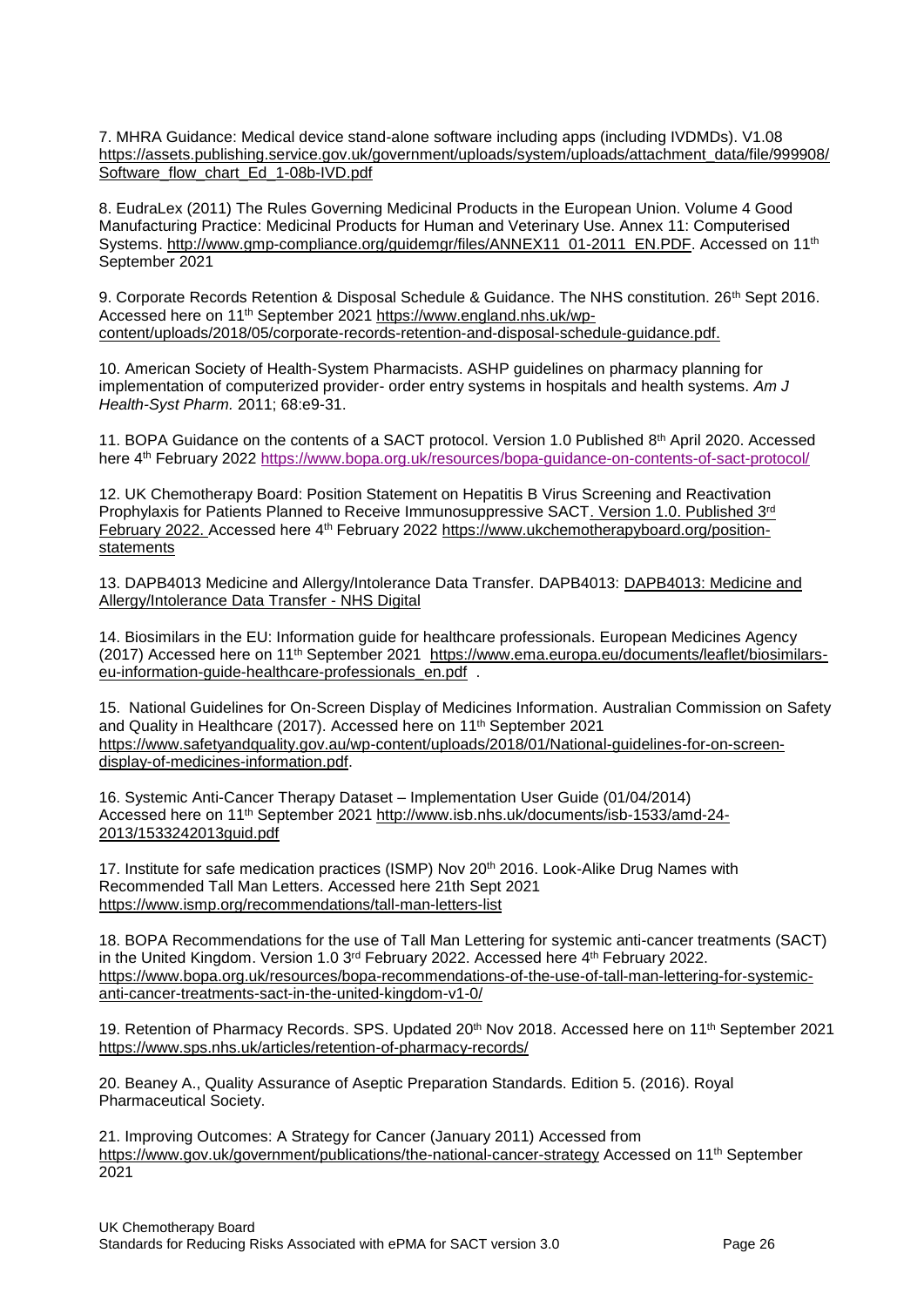22. All Wales competencies for review, authorisation and prescribing of SACT for adult patients. April 2021.

23. Standards for Clinical Pharmacy Verification of Prescriptions for Cancer Medicines. BOPA. 3<sup>rd</sup> Edition. Oct 2018. Accessed here 4<sup>th</sup> February 2022 [https://www.bopa.org.uk/resources/bopa-standards-for](https://www.bopa.org.uk/resources/bopa-standards-for-clinical-pharmacy-verification-of-cancer-medicine-prescriptions-october-2018/)[clinical-pharmacy-verification-of-cancer-medicine-prescriptions-october-2018/](https://www.bopa.org.uk/resources/bopa-standards-for-clinical-pharmacy-verification-of-cancer-medicine-prescriptions-october-2018/)

24. UK Oncology Nursing Society (UKONS) SACT Competency Passport. Version 4. August 2019.

# <span id="page-27-0"></span>**12. Acknowledgements**

The authors would like to thank everyone else who contributed to all versions of this document.

**Version 3:** Catherine Bale, Judith Jordan, Calum Polwart, Ann Slee, Hui Pheng Teoh, Emma Melhuish. **Version 2:** Emma Forman, Marcus Warner, Jennifer Joyce, Liz Bradley, Steve Williamson, Gayle Munro, Sarah Coulter, Aili Camron, Judith Jordan, Mary Maclean, Charlotte Clark, Hiba Al-Robb, Yogini Jani, Debra Robertson.

**Version 1:** Philip Dunn, Calum Polwart, James Hargraves, Lois Pollock, Ben East, Louise Dark, Duncan Macdonald, Mary Maclean, Denise Blake, Richard Nuttall, Tim Root, Netty Cracknell, Simon Rivers, Ann Slee, Azeem Ahmad, Heather Dalrymple

## <span id="page-27-1"></span>**13. Consultation**

The following groups were consulted prior to publication of version 3.0.

Suppliers of SACT electronic prescribing systems:

CIS, EPIC, Mosaiq, Varian, iQ Health Tech, WellSky, Meditech and Cerner.

Devolved nations:

A representation from Wales, Scotland, England and Northern Ireland

Technical Services:

A Quality Assurance Specialist Pharmacist from England

UK Chemotherapy Board Member Organisations:

- The Royal College of Radiologists (RCR).
- The Royal College of Physicians (RCP),
- The Association of Cancer Physicians (ACP),
- Royal College of Pathologists (RCPath),
- British Oncology Pharmacy Association (BOPA)
- UK Oncology Nursing Society (UKONS)

#### **If you have any further questions, please do not hesitate to contact Netty Cracknell Lead Author to the standards.**

## <span id="page-27-2"></span>**14. Document Control**

| <b>Title</b>                                  | Standards for the safer use of electronic Prescribing and Medicines Administration (ePMA)<br>systems for use in Systemic Anti-Cancer Therapy (SACT) Services                                                                                                                                                     |
|-----------------------------------------------|------------------------------------------------------------------------------------------------------------------------------------------------------------------------------------------------------------------------------------------------------------------------------------------------------------------|
| <b>Authors</b><br>/ Editors<br>version<br>3.0 | UKCB standards<br>Netty Cracknell, Lead Cancer pharmacist, Ramsay Health Care UK.<br>Yogini Jani, Consultant Pharmacist and Clinical Safety Lead, Digital Healthcare, UCLH NHS<br><b>Foundation Trust</b><br>Graeme Kirkpatrick, Head of Patient Safety (Advice & Guidance), NHS England and NHS<br>Improvement. |